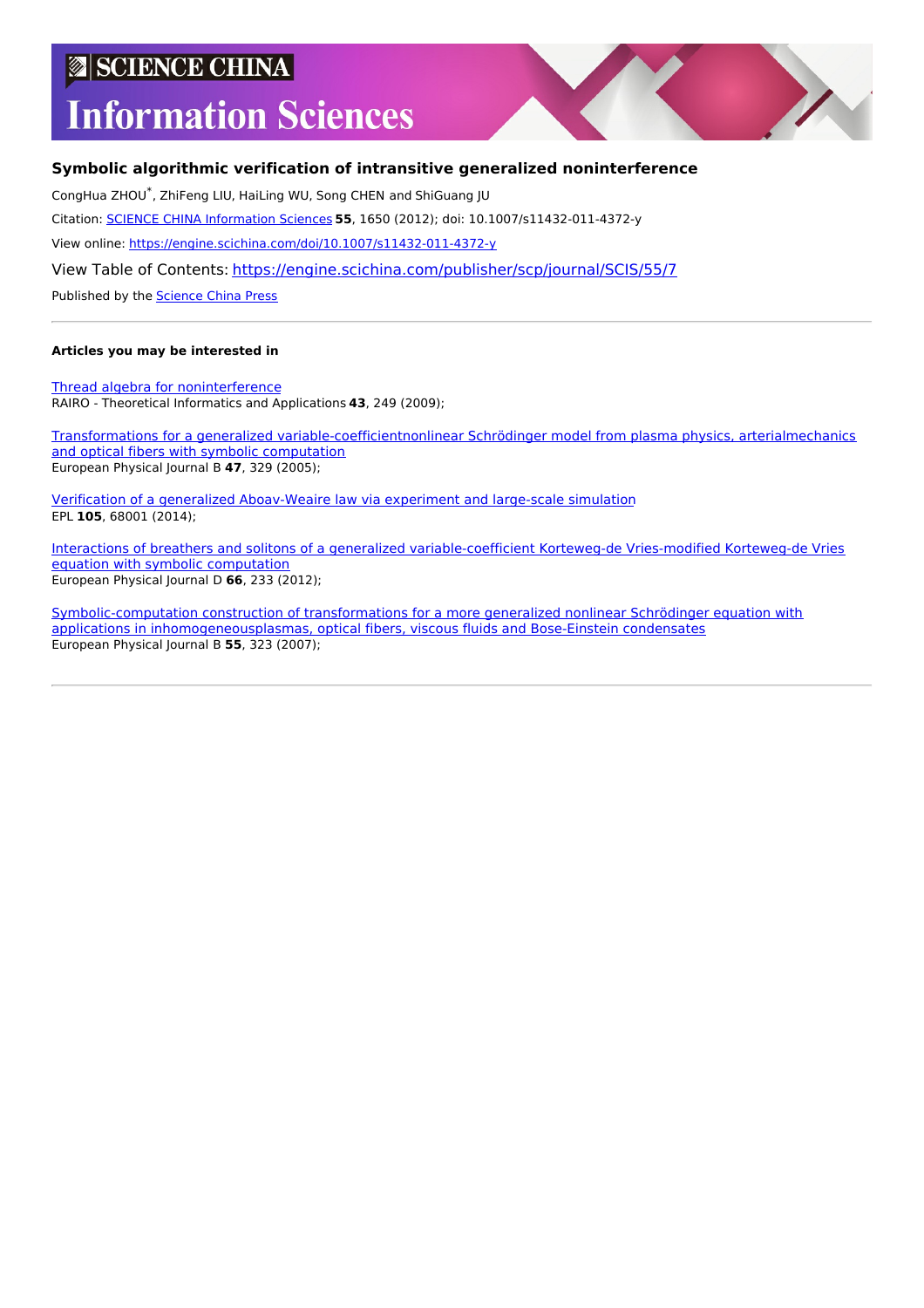**. RESEARCH PAPER .**

July 2012 Vol. 55 No. 7: 1650–1665 doi: 10.1007/s11432-011-4372-y

## **Symbolic algorithmic verification of intransitive generalized noninterference**

ZHOU CongHua<sup>∗</sup>, LIU ZhiFeng, WU HaiLing, CHEN Song & JU ShiGuang

*School of Computer Science and Telecommunication Engineering, Jiangsu University Zhenjiang* 212013*, China*

Received November 2, 2009; accepted September 20, 2010; published online October 17, 2011

**Abstract** Generalized noninterference can be used to formulate transitive security policies, but is unsuitable for intransitive security policies. We propose a new information flow security property, which we call intransitive generalized noninterference, that enables intransitive security policies to be specified formally. Next, we propose an algorithmic verification technique to check intransitive generalized noninterference. Our technique is based on the search for counterexamples and on the window induction proof, and can be used to verify generalized noninterference. We further demonstrate that the search of counterexamples and induction proof can be reduced to quantified Boolean satisfiability. This reduction enables us to use efficient quantified Boolean decision procedures to perform the check of intransitive generalized noninterference. It also reduces spatial requirement by representing the space compactly, and improves the efficiency of the verification procedure.

**Keywords** intransitive generalized noninterference, quantified Boolean satisfiability, symbolic verification, multi-level security

**Citation** Zhou C H, Liu Z F, Wu H L, et al. Symbolic algorithmic verification of intransitive generalized noninterference. Sci China Inf Sci, 2012, 55: 1650–1665, doi: 10.1007/s11432-011-4372-y

#### **1 Introduction**

Protecting data confidentiality is the key problem in trusted computing [1, 2], and is usually solved by the method of multi-level security policy, which assigns to all subjects and objects in the system different security levels. In such a system, information flow from a user of lower security level to a user of higher security level is allowed, while the reverse is prohibited. However, as described in the literature [3], this method is not universally satisfactory. The multi-level security policy can prevent the direct flow of information, yet cannot prevent the indirect flow of information, such as covert channel flow [4–6] in secure operating systems. In fact, information flow comprises both the direct and indirect leakage of information. To allow for this, the technique based on information flow analysis is used in all cases to search for all kinds of potential information leakage.

In 1982, Goguen and Meseguer introduced the noninterference approach [7] to controlling the direct and indirect flow of information in deterministic systems. If a system satisfies the noninterference property, the approach claims that no illegal flow of information occurs in the system. Since many non-deterministic systems exist in practice, researchers later introduced the notion of noninterference for non-deterministic

https://engine.scichina.com/doi/10.1007/s11432-011-4372-y

<sup>∗</sup>Corresponding author (email: chzhou@ujs.edu.cn)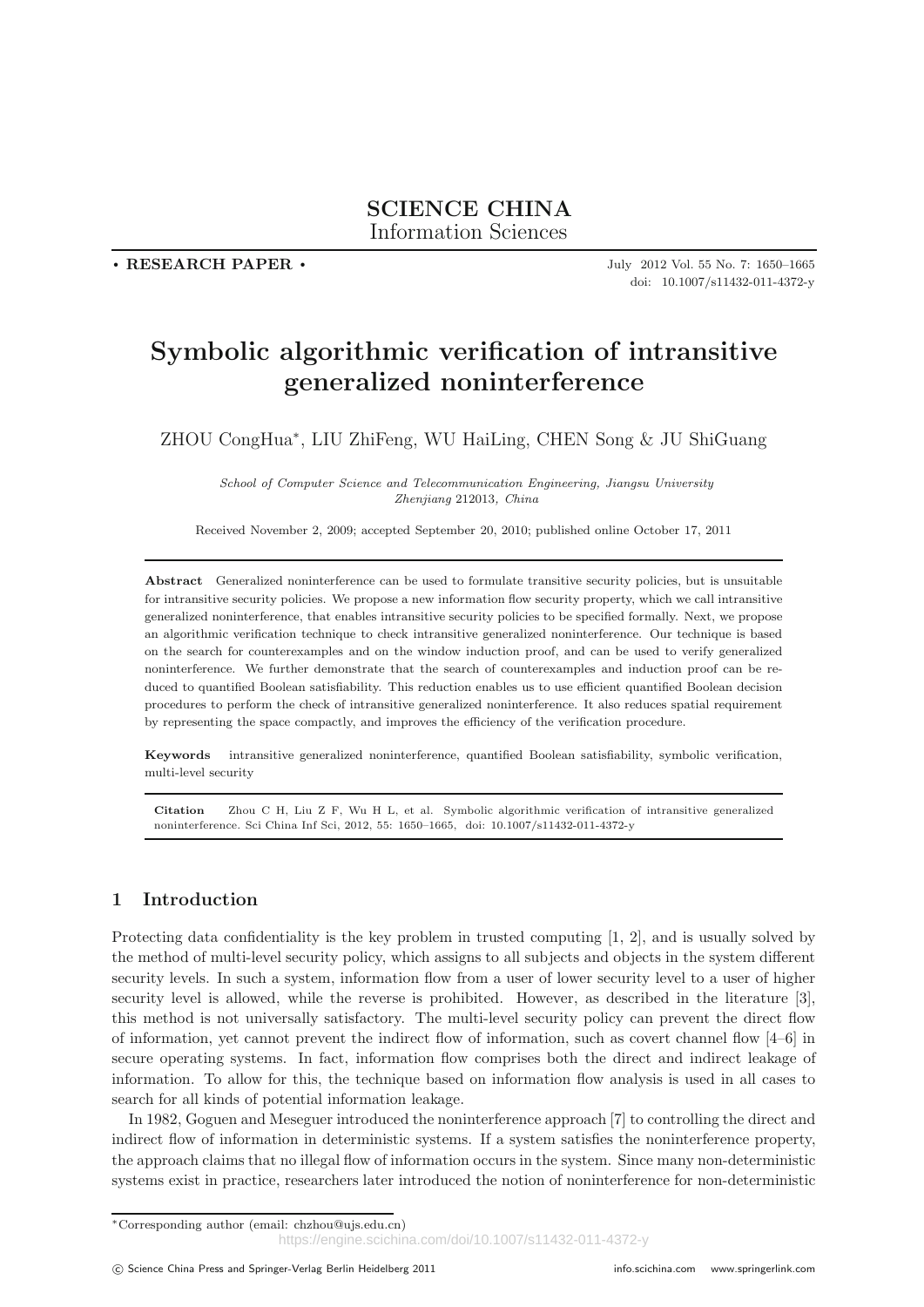

Figure 1 The channel-control security policy.

systems, from which emerged the study of generalized noninterference [8]. Generalized noninterference can formulate transitive information flow security polices only; that is, if information flows from  $H$  to  $D$ and from  $D$  to  $L$  are allowed, then information flow from  $H$  to  $L$  is also allowed. There are, however, a number of practical security problems that apparently lie beyond the scope of generalized noninterference formulations, for example "channel-control", first formulated by Rushby [9].

Consider the typical channel-control problem shown in Figure 1. Plaintext messages arrive at the Red side of the controller; their bodies are sent through the encryption device (Crypto); their headers, which must remain in plaintext so that network switches can interpret them, are sent through the Bypass. Headers and encrypted bodies are reassembled at the Black side and sent out onto the network. The security policy we wish to specify here is the requirement that information flow from Red to Black occurs strictly through the Crypto and the Bypass. An important characteristic of many channel control policies is that the edges indicating allowed information flows are not transitive: information is allowed to flow from Red to Black via the Crypto and Bypass, but can not do so directly. Such intransitive security policy can not be formulated in terms of generalized noninterference. Our first task in this paper is to extend generalized noninterference to intransitive generalized noninterference (IGNI) such that intransitive security policies can be formulated.

The ultimate goal of introducing noninterference is to ensure that no corresponding illegal information flows in multi-level security systems. The problem of how to verify that a system satisfies noninterference is therefore of prime importance. The traditional verification method for noninterference is called "unwinding" [10]. In this method, an "unwinding theorem" is constructed, from which noninterference, a global constraint, is reduced to the local constraint involved in single-step state transitions. The method establishes the relationship between noninterference and single-step state transitions. Currently, the method can check whether a deterministic system satisfies noninterference, but is ineffective for nondeterministic systems. The main problem is that the method is sound, but not complete. By "sound", we mean that if the local constraint is satisfied, then the system satisfies noninterference, while "not complete" means that if the local constraint is not satisfied, then we cannot conclude the system does not satisfy noninterference.

In addition to "unwinding", some other verification methods have been developed. The verification of noninterference has been reduced to the language inclusion problem (in the case of generalized noninterference) [11], and to the reachability problem [12]. It has also been approached from a finite automata perspective [13]. Of these alternatives, the first is not complete, while the others are not applicable to non-deterministic systems.

Our second task is to propose a sound and complete verification method for IGNI, which is also suited to generalized noninterference. The method is designed on two basic verification strategies: refutation and proof. Our method has two advantages over "unwinding". Firstly, it does not require the construction and verification of local constraint , and hence is complete. Secondly, it provides a counterexample in the event that the system does not satisfy IGNI. This counterexample can assist in eliminating illegal information flow.

To improve the efficiency of the verification procedure and reduce the space requirement, we further explore quantified Boolean formula(QBF) [14]-based symbolic computation of the verification procedure. This exploration is encouraged by previous successful application of QBF in the verification of reliability and in hardware and software security [15–17]. The reduction decreases the space requirement of model checking, and improves the efficiency of the verification procedure, as exemplified by Tao et al. [18] and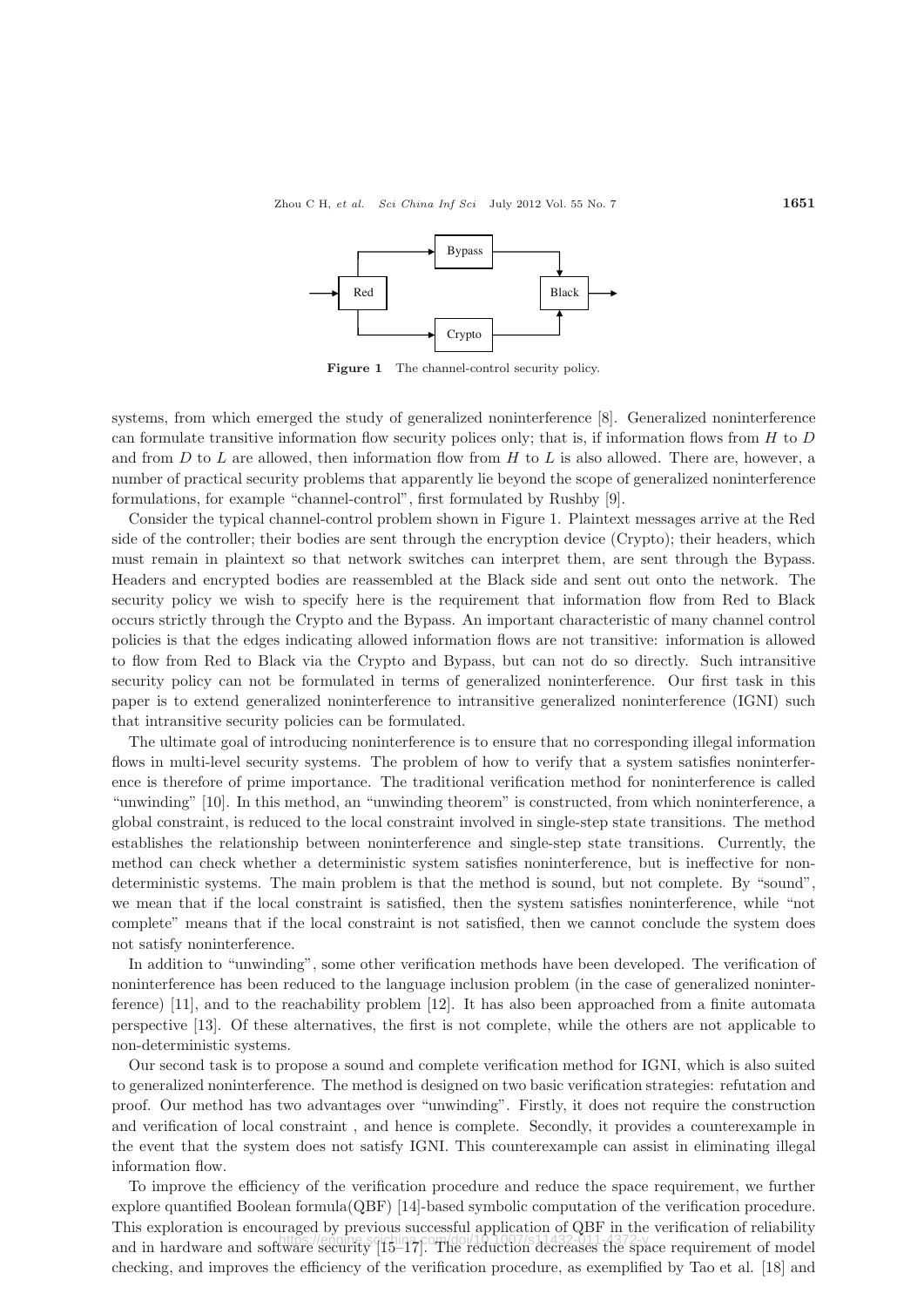

**Figure 2** Symbolic algorithmic verification procedure of IGNI.

by Zhou et al. [19], who reduced the model checking problem of CTL\* and the temporal knowledge logic CTLK, respectively, to QBF. In all instances in which QBF has been applied successfully, systems are defined as finite state machines. Since the systems we seek to verify are also finite state machines, reducing the verification of IGNI to QBF is a feasible option.

Our verification procedure, shown in Figure 2, consists of three basic steps:

1. Check the Bound: Determine whether the bound reaches the pre-computed threshold. If so, then claim that the system satisfies IGNI.

2. Search for Counterexamples by a QBF Solver: Reduce the existence problem of counterexamples of some length to the quantified Boolean formula satisfiability problem, i.e., there exist counterexamples of length k if and only if the quantified Boolean formula  $[M,\mathrm{IGNI}]_k$  is satisfiable  $([M,\mathrm{IGNI}]_k$  encodes a counterexample of length k with boolean variables). If  $[M, \text{IGNI}]_k$  is satisfiable, then we claim that the system does not satisfy IGNI, and return a counterexample.

3. Inductive Proof by a QBF Solver: Reduce the window induction proof to the quantified Boolean formula satisfiability problem, i.e., the window induction proof of the size of window k succeeds if and only if  $[M, \text{IGNI}]_k^{\text{in}}$  is satisfiable  $([M, \text{IGNI}]_k^{\text{in}}$  encodes the induction proof of length k with Boolean variables). If  $[M,\mathrm{IGNI}]_k^{\text{in}}$  is satisfiable, then we claim that the system satisfies IGNI, else let  $k = k + 1$ , return to step 1.

#### **2 Intransitive generalized noninterference**

In this section we use a finite state machine to describe the dynamic behavior of a multi-level security system termed non-deterministic security label Kripke structure (NSLKS). We further extend generalized noninterference to IGNI such that intransitive security policies can be formulated. As in previous studies, without loss of generality we assume only three different security levels, denoted by  $H$ ,  $D$ , and  $L$ . Let Domain=  $\{H, D, L\}$ .

**Definition 1.** An NSLKS M is a six-tuple  $(S, s_{\text{in}}, \Sigma, R, \text{dom}, O)$ , where,

- $S$  is a finite set of states;
- $s_{\text{in}} \in S$  is an initial state;
- *Σ* is a finite set of actions;
- $R \subseteq S \times \Sigma \times S$  is a state transition relation;
- dom:  $\Sigma \rightarrow$  Domain assigns to every action a security level;
- $O: S \times$  Domain  $\rightarrow 2^{AP}$  is an observation function, here AP is a finite set of atomic propositions.

In real systems, an operation can be called by users of different security levels. The security level of the operation is decided by the user. Different users can be distinguished by assigning different names to the operation. Hence it is reasonable that in Definition 1 we assign to every action a security level. In multi-level security systems, since users of different security levels operate in parallel, actions of different security levels are also implemented in parallel. In NSLKS, by introducing the composition pattern used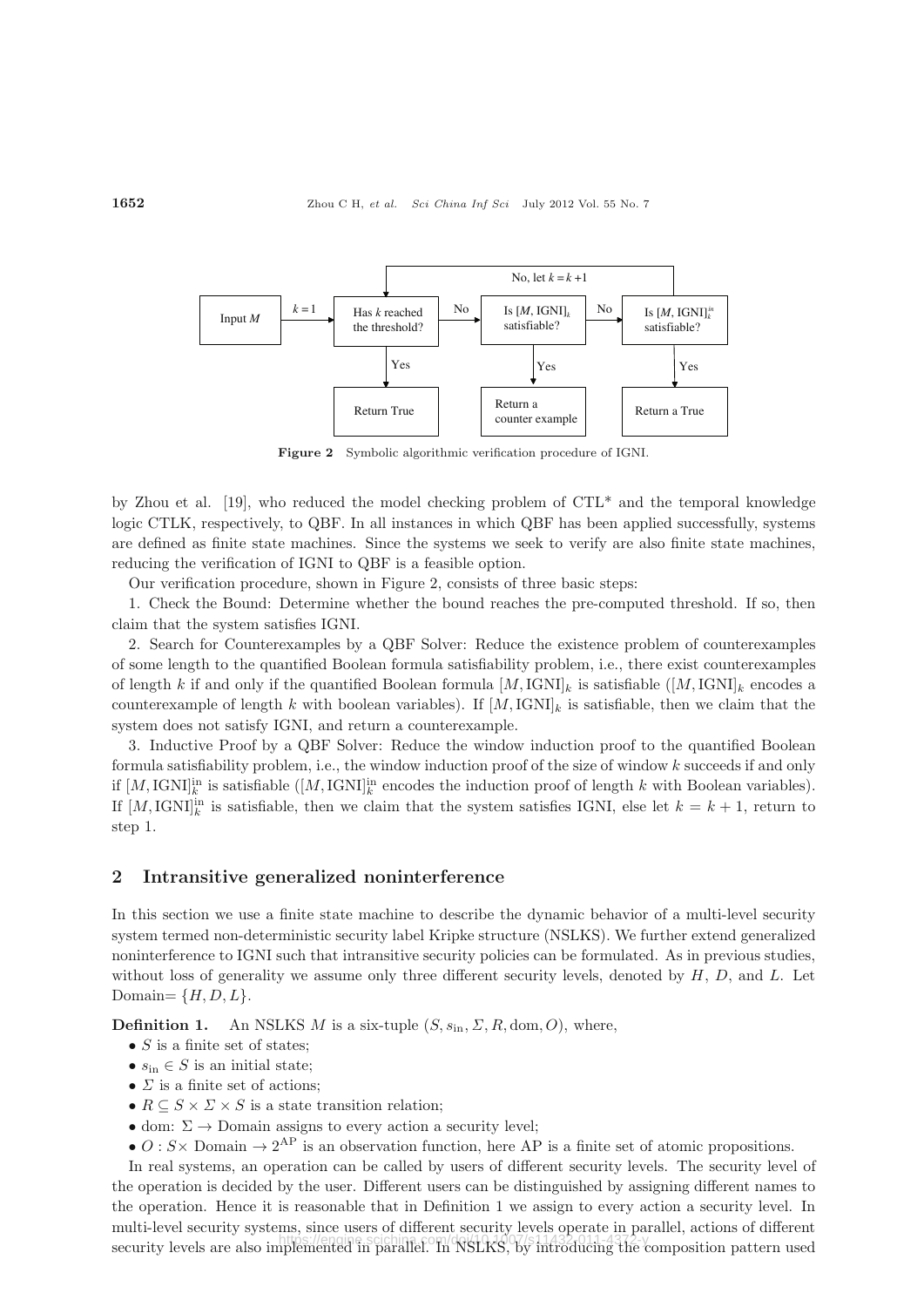

**Figure 3** Non-deterministic security label Kripke structure *M*1.

in CSP, we simulate the parallel run between actions by defining alternative implementation of actions. The dynamic behavior of a multi-level security system is accurately simulated by this formulation.

The security policy is formulated with a reflexive relation over Domain, denoted by  $\gg$ .  $\gg$  denotes the complement of  $\gg$ , i.e.  $\gg$  (Domain  $\times$  Domain)  $\searrow$ . We call  $\gg$  the interference relation, and  $\gg$  the noninterference relation. If  $\gg$  is intransitive, we let the security policy formulated by  $\gg$  be intransitive also. To define IGNI formally, we must identify actions which should not be deleted. To this end, we define the following function *sources*. First, however, for the action sequences  $\alpha = \alpha_1 \cdots \alpha_n$ ,  $\beta = \beta_1 \cdots \beta_m$ , we define  $\alpha \circ \beta = \alpha_1 \cdots \alpha_n \beta_1 \cdots \beta_m$ .

**Definition 2.** Define sources :  $\mathcal{L}^* \times \text{Domain} \rightarrow 2^{\text{Domain}}$ , here

$$
sources(\varepsilon, u) = \{u\},\
$$

and

$$
sources(a \circ \alpha, u) = \begin{cases} sources(\alpha, u) \cup \{dom(a)\}, & \text{if } \exists v : v \in sources(\alpha, u) \land dom(a) \gg v, \\ sources(\alpha, u), & \text{otherwise.} \end{cases}
$$

Essentially,  $v \in \text{sources}(\alpha, u)$  means  $u = v$  or that there exists a subsequence of  $\alpha$  in which security levels are  $w_1, \ldots, w_n$  in turn such that  $w_1 \gg w_2 \gg \cdots \gg w_n$ ,  $v = w_1$ ,  $u = w_n$ . Before checking whether the action a implemented before  $\alpha$  affects u, we consider whether there exists  $v \in \text{sources}(\alpha, u)$  such that dom(a)  $\gg v$ . Note that the following relations always hold: sources( $\alpha, u$ ) ⊆ sources( $a \circ \alpha, u$ ),  $u \in$ sources $(\alpha, u)$ .

**Definition 3.** Define ipurge:  $\mathbb{Z}^* \times \text{Domain} \to \mathbb{Z}^*$ , here

$$
ipurge(\varepsilon, u) = \varepsilon,
$$

and

$$
ipurge(a \circ \alpha, u) = \begin{cases} a \circ ipurge(\alpha, u), & \text{if dom}(a) \in sources(a \circ \alpha, u), \\ ipurge(\alpha, u), & \text{otherwise.} \end{cases}
$$

Informally, ipurge $(\alpha, u)$  is a subsequence of  $\alpha$ , obtained by deleting actions which do not interfere with u. Thus the security property can be defined by ipurge: given a security policy  $\gg$ , the system is secure if for any action sequence  $\alpha$ , the user of security level u exhibits the same dynamic behavior when implementing  $\alpha$  as when implementing ipurge $(\alpha, u)$ .

**Definition 4.** We say that an NSLKS M satisfies IGNI, denoted by  $M \models$  IGNI, if and only if for any action sequence  $\sigma$ , and for any state  $s \in s_{\rm in} \bullet \sigma$ , there exists  $s' \in s_{\rm in} \bullet \text{ipurge}(\sigma, L)$  such that  $O(s, L) = O(s', L)$ . Here  $s_{\text{in}} \bullet \sigma$  is a set of states produced by implementing  $\sigma$  starting from  $s_{\text{in}}$ .

Consider the security policy  $\gg = \{(H, H), (H, D), (D, D), (D, L), (D, H), (L, L), (L, D), (L, H)\}\,$ , and the system  $M_1$  shown in Figure 3. In  $M_1$ , each state is labeled by  $O(s, L)$ , and dom $(h) = H$ , dom $(l) = L$ ,  $dom(d) = D$ .  $\gg$  does not allow information flow from H to L directly. However, the information can be transferred by  $D$ , i.e.  $H$  can interfere with  $D$ , and  $D$  can interfere with  $L$ . For the action sequence  $\sigma =$ hdlh, by Definition 3 we have ipurge $(\sigma, L) =$ hdl. Also  $s_{\rm in} \bullet \sigma = \{s_5\}$ ,  $s_{\rm in} \bullet$  ipurge $(\sigma, L) = \{s_4\}$ . Hence for  $s \in s_{\text{in}} \bullet \sigma$ , there does not exist  $s' \in \{s_4\}$  such that  $\mathcal{O}(s,L) = \mathcal{O}(s',L)$ ; that is,  $M_1$  does not satisfy IGNI.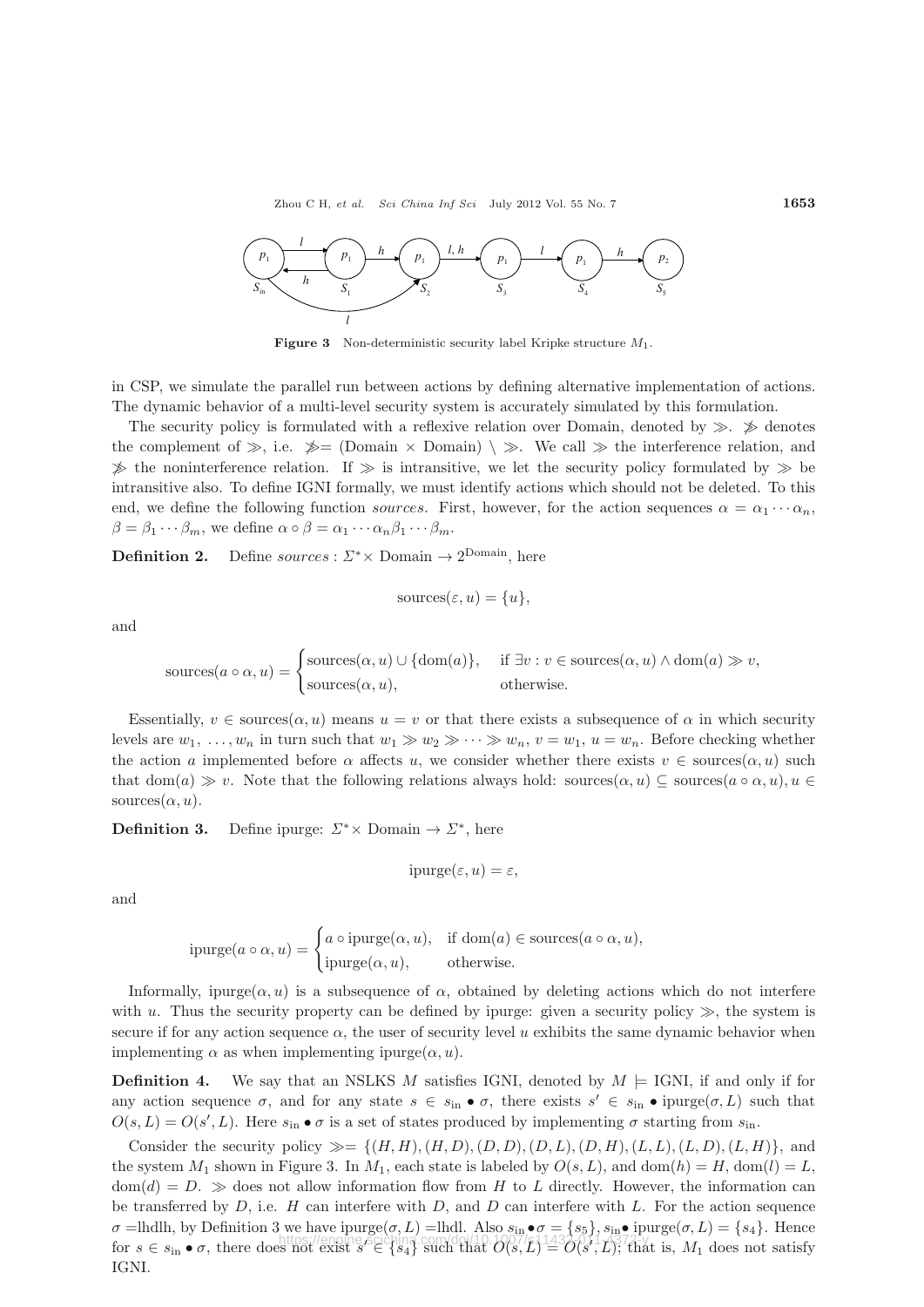#### **1654** Zhou C H, *et al. Sci China Inf Sci* July 2012 Vol. 55 No. 7

#### **3 Counterexample guided algorithmic verification of IGNI**

From a methodological viewpoint, the verification method can be divided into two categories, proof and refutation. Proof is demonstration that if the system satisfies some constraint, then the security property holds. Refutation is demonstration that the security property does not hold by finding counterexamples. As discussed in the introduction, "unwinding" cannot be used to verify generalized noninterference, hence is expected to be of little use in verifying IGNI. In this section, we tackle IGNI verification using the refutation approach, based on search for counterexamples. This method is not only sound, but also complete. At the same time, the method can be used to verify generalized noninterference.

**Definition 5** (Counterexample). Let  $M = (S, s_{\text{in}}, \Sigma, R, \text{dom}, O)$  be an NSLKS. A finite action sequence  $\sigma \in \Sigma^*$  is called a counterexample making IGNI invalid, if and only if there exists a state  $s \in s_{\text{in}} \bullet \sigma$ , such that for any  $s' \in s_{\text{in}} \bullet \text{ ipurge}(\sigma, L), O(s, L) \neq O(s', L).$ 

By the definition of IGNI, it is readily concluded that  $M$  does not satisfy IGNI if and only if there exists a counterexample. Thus, we can verify IGNI directly by checking all finite action sequences: let  $k = 1, 2, 3, \ldots$ , check whether there exists a counterexample of length k. If the counterexample exists, then we can claim that M does not satisfy IGNI, otherwise continue the search for counterexamples by incrementing k

Now we encounter the following problem: if  $M \models$  IGNI, the above verification procedure will not terminate. We therefore set a threshold length for the shortest counterexample, such that if counterexamples exist at all, then a counterexample of length not more than the threshold exists. Thus we need only check whether there exist counterexamples of length not more than the threshold, and procedure termination is guaranteed.

**Definition 6.** Let  $M = (S, s_{\text{in}}, \Sigma, R, \text{dom}, O)$  be an NSLKS. Define a deterministic system  $M^D =$  $(S^D, s^D_{\text{in}}, \Sigma, R^D)$  on  $M$ , where

- $S^D = 2^S$ ;
- $s_{\text{in}}^D = \{s_{\text{in}}\};$

•  $R^D : S^D \times \Sigma \to S^D$  is a state transition function, here  $s_1^D = R^D(s^D, \alpha)$  if and only if  $s_1^D = \{s' | \exists s \in \mathbb{R} \mid s \leq s' \}$  $s^D((s, \alpha, s') \in R)$ .

Definition 6 shows how a behavior equivalent deterministic system can be derived from an NSLKS M. In essence, we reduce the verification of IGNI to the verification of some property on the deterministic system. Next we construct the deterministic system  $M_1^D$  on  $M_1$ , as shown in Figure 3. First by Definition 6, in  $M_1^D$  we declare the initial state to be  $s_{\text{in}}^D = \{s_{\text{in}}\}$ . Then, we compute the state transition relation starting from  $s_{\text{in}}^D$  induced by action *l*: since  $s_{\text{in}}^D$  includes only one element  $s_{\text{in}}$  and after implementing l in  $M_1$   $s_{\text{in}}$  has two successors  $s_1$  and  $s_2$ , the successor of  $s_{\text{in}}^D$  is  $s_1^D = \{s_1, s_2\}$  after implementing l. For  $s_1^D$ , since  $s_1$  has two successors  $s_{\rm in}$ ,  $s_2$  and  $s_2$  has one successor  $s_3$  after implementing action h,  $s_2^D = \{s_{\text{in}}, s_2, s_3\}$ . Other state transition relations can be constructed in the same way. The final deterministic system  $M_1^D$  is shown in Figure 4.

**Definition 7.** Let  $M^D = (S^D, s_{\text{in}}^D, \Sigma, R^D)$ , define the double construction  $M^{D^2} = (S^{D^2}, s_{\text{in}}^{D^2}, \Sigma, R^{D^2})$ on M*<sup>D</sup>*, here

- $S^{D^2} = S^D \times S^D$ ;
- $s_{\text{in}}^{D^2} = (s_{\text{in}}^D, s_{\text{in}}^D);$

•  $R^{D^2} \subseteq S^{D^2} \times \Sigma \times S^{D^2}$  is a state transition relation. For the action  $\alpha$  of security level L or D,  $((s_1^D, s_2^D), \alpha, (s_3^D, s_4^D)) \in R^{D^2}$  if and only if  $s_3^D = R^D(s_1^D, \alpha), s_4^D = R^D(s_2^D, \alpha)$ ; for the action  $\beta$  of security level  $H((s_1^D, s_2^D), \beta, (s_3^D, s_4^D)) \in R^{D^2}$  if and only if  $s_3^D = R^D(s_1^D, \beta) \wedge (s_4^D = R^D(s_2^D, \beta) \vee s_4^D = s_2^D$ .

Note that in  $M^{D^2}$ , for the action  $\beta$  of security level H, we add an additional local transition relation of the state to itself. The goal of defining  $M^{D^2}$  is to merge two paths produced by implementing two action sequences  $\sigma$  and ipurge( $\sigma$ ) into one path such that the verification of IGNI can be reduced to the reachability problem between states in  $M^{D^2}$ . Now we compute the double construction on  $M_1^D$ <br>shown in Figure 4. First for the initial state  $s_{\text{in}}^{\text{only20}/10}$ ,  $s_{\text{in}}^{\text{by7}/p}$ , if action  $l$  is implement tion 7, two elements in  $s_{\text{in}}^{D^2}$  are changed. Since  $R^D(s_{\text{in}}^D, l) = s_1^D, s_1^{D^2} = (s_1^D, s_1^D)$  and  $(s_{\text{in}}^{D^2}, l, s_1^{D^2}) \in R^{D^2}$ . https://engine.scichina.com/doi/10.1007/s11432-011-4372-y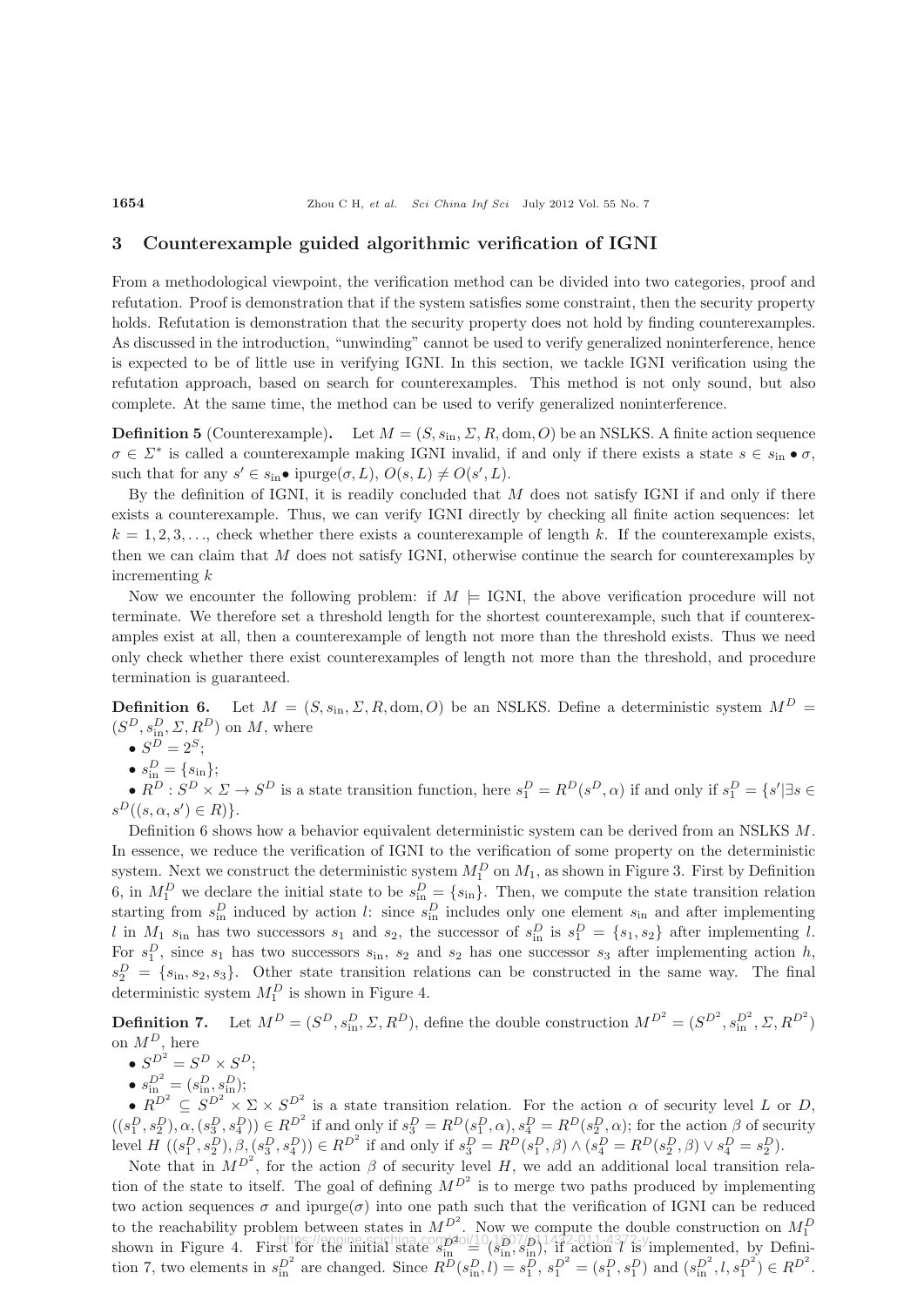

**Figure 4** The deterministic construction  $M_1^D$  on  $M_1$ .



**Figure 5** The double construction on  $M_1^D$ .

For the state  $s_1^{D^2}$ , if action h is implemented, the first element  $s_1^D$  in  $s_1^{D^2}$  is changed according to the transition relation in  $M_1^D$ . For the second element, two cases arise: the state is not changed, or is changed according to the transition relation in  $M_1^D$ . Thus, after implementing h,  $s_1^{D^2}$  has two successors, i.e.  $s_2^{D^2} = (s_2^D, s_2^D)$  and  $s_{11}^{D^2} = (s_2^D, s_1^D)$ . The final system  $M^{D^2}$  is shown in Figure 5.

The next key problem is the computation of ipurge( $\sigma$ ). Lemma 1 below shows that  $\sigma$  can be divided into two parts by the last action of security level D in  $\sigma$ . These two parts are then computed separately.

**Lemma 1.** Let  $\sigma = \alpha \circ d \circ \beta$ , here dom(d) = D and in  $\beta$  the security level of every action is L or H, then ipurge( $\sigma$ ) =  $\alpha \circ d \circ$  ipurge( $\beta$ ).

*Proof.* Assume  $\alpha = \alpha_1 \cdots \alpha_m$ ,  $\beta = \beta_1 \cdots \beta_n$ . We first compute sources( $\sigma$ ) recursively. By the definition of sources, if  $dom(\beta_n) = L$  then sources $(\beta_n, L)$  =sources $(\varepsilon, L) \cup dom(\beta_n) = \{L\}$ , otherwise sources $(\beta_n, L)$  =sources $(\varepsilon, L) = \{L\}$ . Thus sources $(\beta_n, L) = \{L\}$ . In the same way, we obtain sources( $\beta_{n-1}\beta_n, L$ ) = {L},..., sources( $\beta, L$ ) = {L}.

For the sequence  $d \circ \beta$ , since  $\text{dom}(d) \gg L$ , sources $(d \circ \beta, L)$  =sources $(\beta, L) \cup \{\text{dom}(d)\} = \{D, L\}$ . For  $\alpha_m \circ d \circ \beta$ , since  $H \gg D, L \gg D$ , sources $(d \circ \beta, L)$  =sources $(\beta, L) \cup {\text{dom}(\alpha_m)}$ . Hence if dom $(\alpha_i)$  =  $H(1 \leq i \leq m)$ , then sources $(\alpha_i \cdots \alpha_m \circ d \circ \beta, L) = \{H, L, D\}$ . That is, if an action  $\alpha_i$  of security level H exists, then sources $(\sigma, L) = \{H, L, D\}$ , otherwise sources $(\sigma, L) = \{L, D\}$ .

Next we compute ipurge( $\beta$ ). From the computation of sources, we have that if  $dom(\alpha_1) = H$ , then  $\text{sources}(\sigma, L) = \{H, D, L\}$ , i.e. dom $(\alpha_1) \in \text{sources}(\sigma, L)$ . If  $\text{dom}(\alpha_1) = L^4$ ,  $L \in \text{sources}(\sigma, L)$ . Thus  $dom(\alpha_1) \in sources(\sigma, L)$ . According to the definition of ipurge( $\sigma$ ), ipurge( $\sigma$ ) =  $\alpha_1 \circ$  ipurge( $\alpha_2 \cdots \alpha_m \circ d \circ$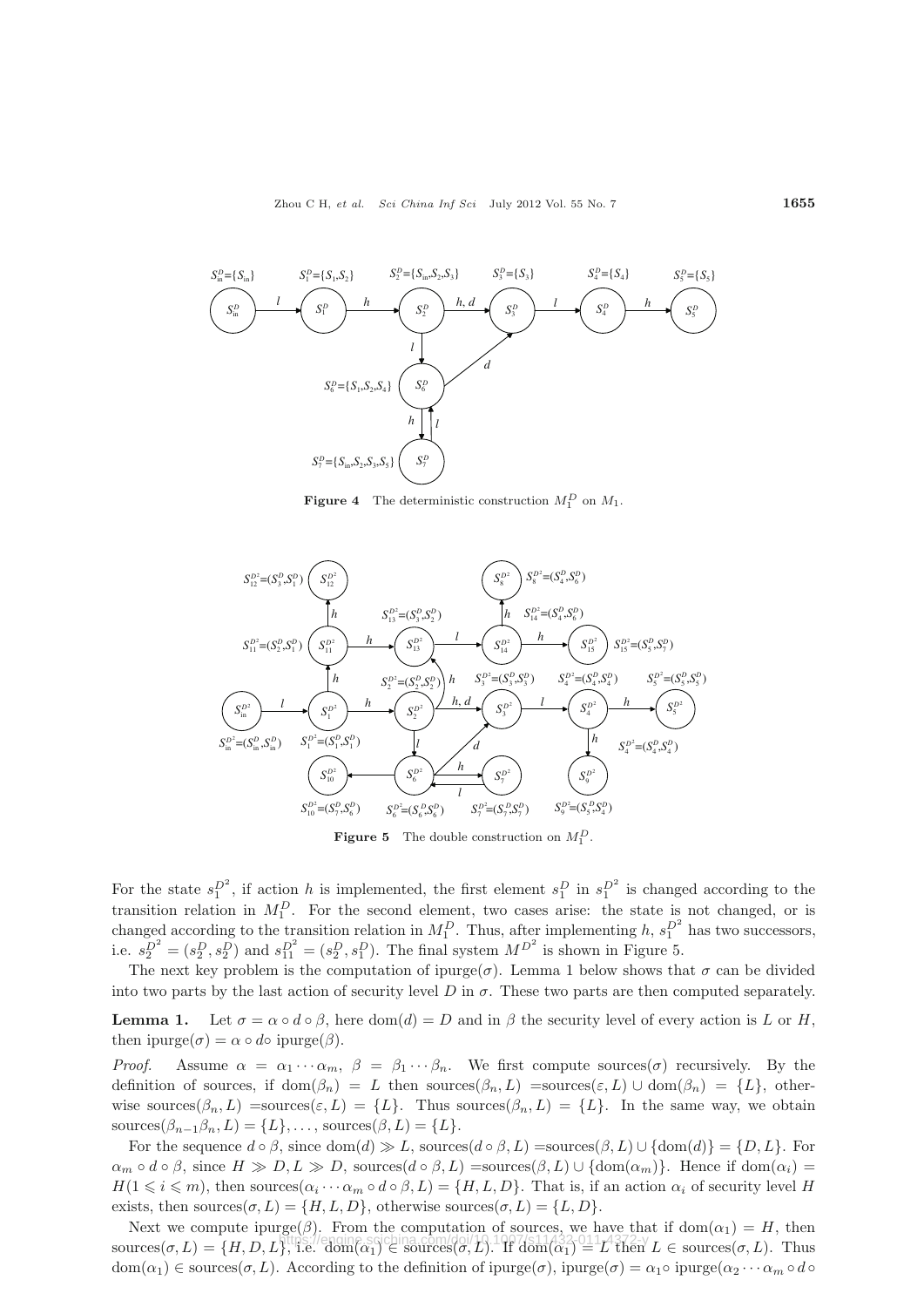β). In the same way, ipurge( $\sigma$ ) =  $\alpha_1 \alpha_2 \circ$  ipurge( $\alpha_3 \cdots \alpha_m \circ d \circ \beta$ ). Finally we have that ipurge( $\sigma$ ) =  $\alpha \circ d \circ$ ipurge( $\beta$ ).

For the action sequence  $\beta$ , if the security level of every action in  $\beta$  is L or H, then sources( $\beta$ , L) = {L}. Hence ipurge( $\beta$ ) is obtained by deleting actions of the security level H from  $\beta$ . In the following we discuss the relation between the verification of IGNI and the reachability problem on  $M^{D^2}$ .

**Definition 8** (D reachable). Let M be an NSLKS,  $M<sup>D</sup>$  be the deterministic construction on M, and  $M^{D^2}$  be the double construction on  $M^D$ . In  $M^{D^2}$  we say that  $(s^D, s^D)$  is D reachable from  $(s^D_{\text{in}}, s^D_{\text{in}})$ if and only if  $s^D = s_{\text{in}}^D$ , or if there exists an action sequence  $\alpha_1 \cdots \alpha_n$  ending with the action of the security level D, such that  $((s_{\text{in}}^D, s_{\text{in}}^D), \alpha_1, (s_1^D, s_1^D)) \in R^{D^2}$ ,  $((s_i^D, s_i^D), \alpha_{i+1}, (s_{i+1}^D, s_{i+1}^D)) \in R^{D^2}$  $(1 \leq i \leq n)$  $n-1, s_{n+1}^D = s^D.$ 

Intuitively, if  $(s^D, s^D)$  is D reachable from  $(s_{\text{in}}^D, s_{\text{in}}^D)$ , then there exists an action sequence  $\sigma$  ending with the action of security level D such that  $s^D = s_{\text{in}}^D \bullet \sigma$ .

**Definition 9** ( $(H, L)$  reachable). Let M be an NSLKS,  $M^D$  be the deterministic construction on M, and  $M^{D^2}$  be the double construction on  $M^D$ . We say that  $(r^D, t^D)$  is  $(H, L)$  reachable from  $(s^D, s^D)$  if and only if there exists an action sequence  $\sigma$  in which the security level of every action is L or H such that  $r^D = s^D \bullet \sigma, t^D = s^D \bullet \text{ipurge}(\sigma)$ .

**Lemma 2.** Let M be an NSLKS,  $M^D$  be the deterministic construction on M, and  $M^{D^2}$  be the double construction on  $M^D$ . M does not satisfy IGNI, if and only if there exist  $(s^D, s^D)$  and  $(r^D, t^D)$  such that  $(s^D, s^D)$  is D reachable from  $(s_{\text{in}}^D, s_{\text{in}}^D)$ ,  $(r^D, t^D)$  is  $(H, L)$  reachable from  $(s^D, s^D)$ , and if, in addition, there exists  $s \in r^D$  such that for any  $t \in t^D$ ,  $O(s, L) \neq O(t, L)$ .

The proof of Lemma 2, which is trivial, can be obtained directly from  $M^D$ ,  $M^{D^2}$ , the definition of counterexample, and Lemma 1. Lemma 2 shows that we can bound the threshold of counterexamples by the reachable depth of  $M^{D^2}$ . For the system M, let |M| be the number of states in M. Then  $|M^{D^2}| = |M^D|^2 = |2^{|M|}|^2 = 2^{|M|}$ . In  $M^{D^2}$ , every reachable state is attainable from the initial state within  $|M^{D^2}|$  steps. By Lemma 2 we have the following theorem.

**Theorem 1** (The completeness theorem). Let M be an NSLKS. M does not satisfy IGNI if and only if there exists a counterexample of length not more than  $2^{2|M|+1}$ .

Proof. The necessity is clear. Now we consider the sufficiency. By Lemma 2, since M does not satisfy IGNI, in  $M^{D^2}$  there exist  $(s^D, s^D)$  and  $(r^D, t^D)$  such that  $(s^D, s^D)$  is D reachable from  $(s^D_{\text{in}}, s^D_{\text{in}})$ ,  $(r^D, t^D)$ is  $(H, L)$  reachable from  $(s^D, s^D)$ , and there exists  $s \in r^D$  such that for any  $t \in t^D$ ,  $O(s, L) \neq O(t, L)$ . By the definition of  $|M^{D^2}|$ ,  $(s^D, s^D)$  is D reachable from  $(s_{\text{in}}^D, s_{\text{in}}^D)$  within  $2^{2|M|}$  steps. Assume that the corresponding action sequence is  $\sigma_1$ .  $(r^D, t^D)$  is  $(H, L)$  reachable from  $(s^D, s^D)$  within  $2^{2|M|}$  steps. Assume that another corresponding action sequence is  $\sigma_2$ . Therefore  $\sigma_1 \circ \sigma_2$  is the counterexample and the length of  $\sigma_1 \circ \sigma_2$  is not more than  $2^{2|M|+1}$ .

Theorem 1 shows that to verify whether  $M$  satisfies IGNI, we need only check whether there exist counterexamples of length not more than  $2^{2|M|+1}$ . In the actual verification process, it is inefficient to check unnecessary loops before termination. In theory, we should compute the shortest path between any two states. Applying theory in practice, however, renders the search for the shortest path is as hard as checking  $M$  in terms of computer run-time. Hence we focus on the over-approximation of the shortest path based on graph theory.

**Definition 10.** In the double construction  $M^{D^2}$ , we call a finite path  $s_0^{D^2}, \sigma_0, \ldots, \sigma_{k-1}, s_k^{D^2}$  a loop free path if and only if  $s_i^{D^2} \neq s_j^{D^2} (0 \leq i \leq j \leq k)$ .

**Definition 11** (Recurrence diameter). Given a double construction  $M^{D^2}$ , the recurrence diameter of  $M^{D^2}$ , denoted by rd $(M^{D^2})$ , is the length of the longest loop free path between any two reachable states.

**Lemma 3.** In the double construction  $M^{D^2}$ , if s is reachable from s' then s must be reachable from s' within  $\text{rd}(M^{D^2})$  steps.

The proof of Lemma 3 follows from the definition of  $rd(M^{D2})$ . Lemma 3 shows that the threshold can be bounded by  $\text{rd}(M^{D^2})$ .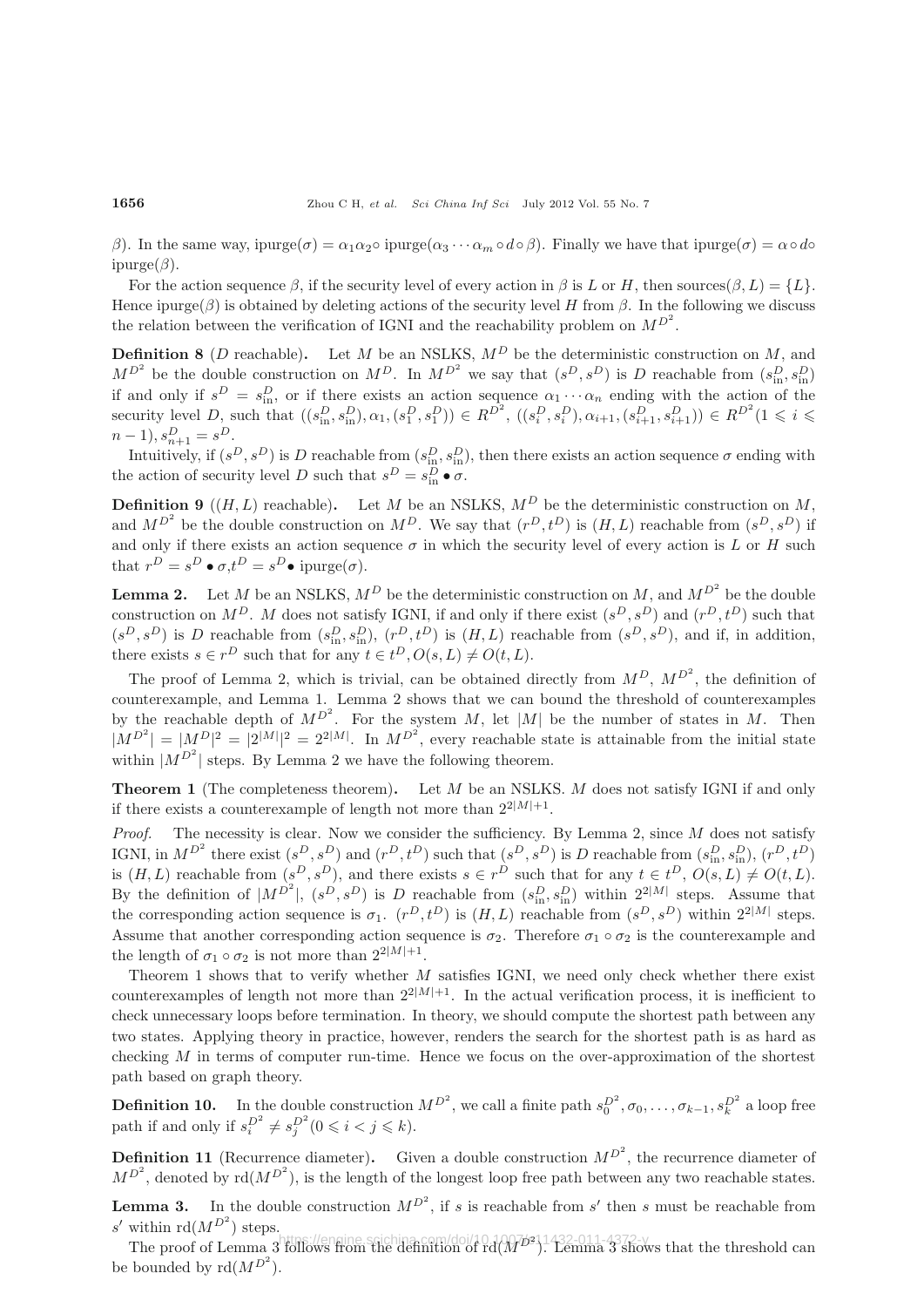**Theorem 2.** Let M be an NSLKS. M does not satisfy IGNI if and only if there exists a counterexample of length not more than  $2 \times \text{rd}(M^{D^2}) + 1$ .

*Proof.* The necessity is clear. Now we consider the sufficiency. By Lemma 2, since M does not satisfy IGNI, in  $M^{D^2}$  there exist  $(s^D, s^D)$  and  $(r^D, t^D)$  such that  $(s^D, s^D)$  is D reachable from  $(s^D_{\text{in}}, s^D_{\text{in}})$ ,  $(r^D, t^D)$  is  $(H, L)$  reachable from  $(s^D, s^D)$ . In addition, there exists  $s \in r^D$  such that for any  $t \in t^D$ ,  $O(s, L) \neq O(t, L)$ . By Lemma 3,  $(s^D, s^D)$  must be D reachable from  $(s_{\text{in}}^D, s_{\text{in}}^D)$  within  $rd(M^{D^2})$  steps. Assume that the corresponding action sequence is  $\sigma_1$ .  $(r^D, t^D)$  must be  $(H, L)$  reachable from  $(s^D, s^D)$ within  $\text{rd}(M^{D^2})$  steps. Assume another corresponding action sequence to be  $\sigma_2$ . Therefore  $\sigma_1 \circ \sigma_2$  is the counterexample, and it's length is not more than  $2 \times \text{rd}(M^{D^2}) + 1$ .

Based on Theorem 2, a sound and complete verification procedure of IGNI is shown below:

**Algorithm 1** Verify IGNI based on the search for counterexamples.

```
{
k = 1While k \leqslant 2 \times rd(M^{D^2}) + 1 do
      {
     if there exists a counterexample of length k, then return "False"
     otherwise, let k = k + 1}
return "True"
}
```
#### **4 Symbolic computation of algorithmic verification**

In this section, we explore how to reduce the search for counterexamples to the satisfiability problem of QBF such that with the help of a QBF solver we can verify IGNI efficiency.

#### **4.1 Quantified Boolean formula**

QBF is an extension of Boolean formulae by the introduction of quantifiers. Two kinds of quantifiers exist: the existential quantifier  $\exists$ , and the universal quantifier  $\forall$ . For example,  $\forall x \exists y \exists z((x \lor y \lor z) \land (\neg x \lor \neg y \lor z))$ is a QBF. Formally, QBF is defined as follows:

**Definition 12** (Quantified Boolean formula)**.**

- if f is a Boolean formula, then f is a QBF;
- if f is a QBF, x is a Boolean variable, then  $\exists x f$  and  $\forall x f$  are QBFs;
- if f and g are QBFs, then  $\neg f, f \wedge g, f \rightarrow g$  are QBFs.

Each QBF has an equivalent prefix form:  $\Phi = Q_1 x_1 \cdots Q_n x_n \phi$ , where  $1 \leq i \leq n, Q_i \in \{\exists, \forall\}$  and  $x_i$  is a Boolean variable. Formally, the truth of QBF is defined recursively as follows:

• if there are no quantifies in *Φ*, i.e. *Φ* is a Boolean formula, the truth of *Φ* is decided by its truth table;

•  $\Phi$  equals  $\exists x \phi$ , then  $\Phi$  is satisfiable if and only if  $\Phi_x$  or  $\Phi_{-x}$  are satisfiable, here  $\Phi_x(\Phi_{-x})$  is obtained from  $\Phi$  by replacing x in  $\Phi$  with True(False);

• if  $\Phi$  equals  $\forall x \phi$ , then  $\Phi$  is satisfiable if and only if  $\Phi_x$  and  $\Phi_{-x}$  are satisfiable, here  $\Phi_x(\Phi_{-x})$  is obtained from  $\Phi$  by replacing x in  $\Phi$  with True(False).

For example  $\forall x \exists y (x \leftrightarrow y)$  is satisfiable. By the truth of QBF,  $\forall x \exists y (x \leftrightarrow y)$  is satisfiable if and only if  $\exists y(1 \leftrightarrow y)$  and  $\exists y(0 \leftrightarrow y)$  are satisfiable, while  $\exists y(1 \leftrightarrow y)$  is satisfiable if and only if  $1 \leftrightarrow 1$  or  $1 \leftrightarrow 0$  is satisfiable. Clearly,  $1 \leftrightarrow 1$  is satisfiable. Given a  $\widehat{QBF} \Phi$ , to check whether  $\Phi$  is satisfiable is called the satisfiability problem of QBF, or simply the QBF problem.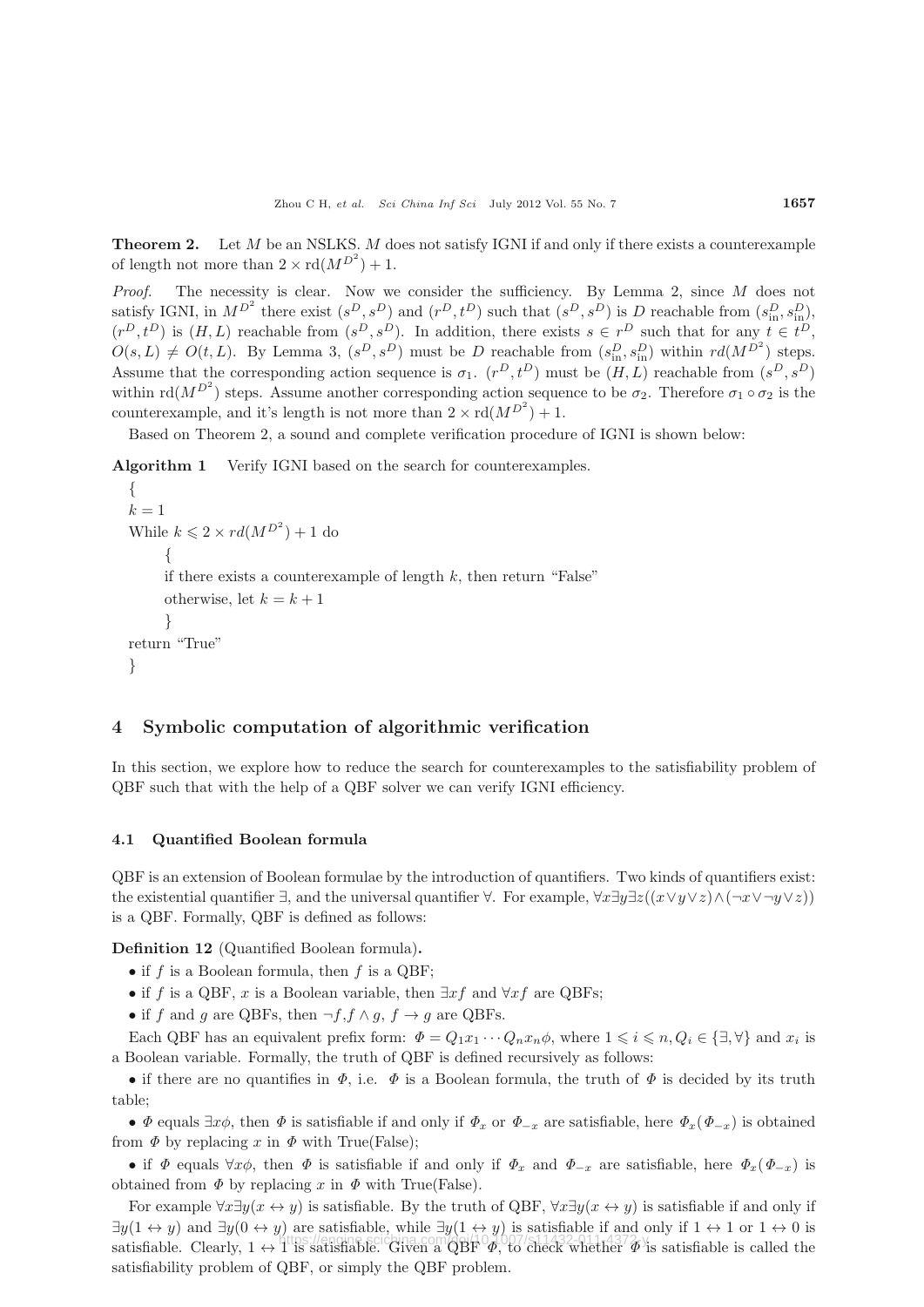#### **4.2 Symbolic representation of NSLKS**

In this subsection we explore the representation of an NSLKS symbolic. To represent an NSLKS  $(S, s_{\text{in}}, \Sigma, R, \text{dom}, O)$ , we must describe the set of states S, the set of actions  $\Sigma$ , the transition relation  $R$ , and the observation function  $O$ . Note that we need only focus on the observation of users of security level L. Without loss of generality, we assume that the number of states is  $2^m(m > 0)$ , and that the number of actions of every security level is  $2^n(n > 0)$ . AP=  $\{p_1, \ldots, p_k\}(k > 0)$ .

Let  $\phi: S \to \{0,1\}^m$  be a bijective function.  $\phi$  establishes the map between S and Boolean vectors of length m. The initial state is represented by  $\phi^{-1}(s_{\rm in})$ , denoted  $I(s_{\rm in})$ .  $\psi : \Sigma \to \{0,1\}^{n+2}$  is an injective function, and satisfies  $\psi : \Sigma_L \to \{0\} \times \{0, 1\}^n$ ,  $\psi : \Sigma_H \to \{0\} \times \{1\} \times \{0, 1\}^n$ ,  $\psi : \Sigma_D \to$  ${1} \times {1} \times {0, 1}^n$ , where  $\Sigma_U(U \in {L, H, D}$  is the set of actions of security level U.  $\psi$  establishes the map between the set of actions and Boolean vectors of length  $n + 2$ .

For the state s assume  $\phi^{-1} = (b_1, \ldots, b_m)$ , then s can be encoded with a Boolean formula  $\bigwedge_{b_i=1}^{1 \leq i \leq m} b'_i \wedge$  $\bigwedge_{b_i=0}^{1 \leq i \leq m} \neg b'_i$ . Since  $(b_1, \ldots, b_m)$  is the only assignment making  $\bigwedge_{b_i=1}^{1 \leq i \leq m} b'_i \wedge \bigwedge_{b_i=0}^{1 \leq i \leq m} \neg b'_i$  true, the encoding is reasonable. For simplicity in the following section, we use the notation  $\phi^{-1}(s)$  to represent  $\bigwedge_{b_i=1}^{1 \leq i \leq m} b'_i \wedge$  $\bigwedge_{b_i=0}^{1\leqslant i\leqslant m} \neg b'_i$ . The transition relation  $(s, \alpha, s') \in R$  is encoded with  $\phi^{-1}(s) \wedge \psi^{-1}(\alpha) \wedge \phi^{-1}(s')$ . The label function  $O(s, L)$  is encoded with  $\phi^{-1}(s) \wedge \bigwedge_{p \in O(s, L)} p \wedge \bigwedge_{p \notin O(s, L)} \neg p$ . To simplify the notation, we let  $O(s, L)$  represent  $\phi^{-1}(s) \wedge \bigwedge_{p \in O(s, L)} p \wedge \bigwedge_{p \notin O(s, L)} \neg p$ .  $O(s, L) \neq O(s', L)$  is encoded with

$$
\phi^{-1}(s) \wedge \phi^{-1}(s') \wedge \neg \left( \bigwedge_{p \in O(s,L)} p \wedge \bigwedge_{p \not\in O(s,L)} \neg p \leftrightarrow \bigwedge_{p \in O(s',L)} p \wedge \bigwedge_{p \not\in O(s',L)} \neg p \right).
$$

Now we show how to represent an NSLKS symbolic by  $M_1$  shown in Figure 3. Since in  $M_1$  there are six states, we need a three bit Boolean vector  $(s(1), s(2), s(3))$  to encode the state s:  $(0, 0, 0) \leftrightarrow s_{\text{in}}$ ,  $(0,0,1) \leftrightarrow s_1$ ,  $(0,1,0) \leftrightarrow s_2$ ,  $(0,1,1) \leftrightarrow s_3$ ,  $(1,0,0) \leftrightarrow s_4$ ,  $(1,0,1) \leftrightarrow s_5$ . Thus the initial state  $s_{\rm in}$  is encoded with  $\neg s(1) \land \neg s(2) \land s(3)$ . Since for each security level there is only one action, we need a three bit Boolean vector  $(c_1, c_2, c_3)$  to encode actions, in which the first two bits represent the security level. The detailed encoding for actions is as follows:  $(0,0,0) \leftrightarrow l$ , $(0,1,0) \leftrightarrow h$ ,  $(1,1,0) \leftrightarrow d$ . The local transition relation, for example  $(s_1, h, s_2) \in R$ , is encoded with  $\neg s_1(1) \land \neg s_1(2) \land s_1(3) \land \neg c_1 \land c_2 \land \neg c_3 \land \neg c_4$  $\neg s_2(1) \wedge s_2(2) \wedge s_2(3)$ . The global transition relation is the disjunction of all local transition relations, that is  $R = (s_{\text{in}},l,s_1) \vee (s_{\text{in}},l,s_2) \vee (s_1,h,s_{\text{in}}) \vee (s_1,h,s_2) \vee (s_2,d,s_3) \vee (s_2,h,s_3) \vee (s_3,l,s_4) \vee (s_4,h,s_5).$ The label function  $O(s_1, L)$  is encoded with  $\neg s_1(1) \wedge \neg s_1(2) \wedge s_1(3) \wedge p_1 \wedge \neg p_2$ . The global label function O is encoded with  $O(s_{\text{in}}, L) \vee O(s_1, L) \vee O(s_2, L) \vee O(s_3, L) \vee O(s_4, L) \vee O(s_5, L)$ .

#### **4.3 Reduction**

In the previous section we presented the verification of IGNI by searching for counterexamples. Here we explore how to reduce the search for counterexamples to the QBF problem such that the verification procedure can be performed by an efficient QBF solving program.

Given an NSLKS M and the length k of the counterexample, we construct a QBF [M, IGNI]*k*. Variables  $s_0, \alpha_0, \ldots, \alpha_{k-1}, s_k$  encode a path in which states and actions are alternating. Essentially [M, IGNI]<sub>k</sub> encodes the constraint on  $s_0, \alpha_0, \ldots, \alpha_{k-1}, s_k$  such that  $s_0, \alpha_0, \ldots, \alpha_{k-1}, s_k$  is a counterexample of length k. To construct  $[M, \text{IGNI}]_k$ , we first define  $[M]_k$  to restrict the sequence  $s_0, \alpha_0, \ldots, \alpha_{k-1}, s_k$  to that of a valid path. Then we translate the counterexample into a QBF.

**Definition 13.** Given a NSLKS M and a positive integer k, define  $[M]_k := \bigwedge_{i=0}^{k-1} R(s_i, \alpha_i, s_{i+1}).$ 

Recalling the definition of the counterexample, we note that for the action sequence  $\alpha = \alpha_0 \cdots \alpha_{k-1}$ , we need to compute ipurge $(\alpha_0 \cdots \alpha_{k-1}, L)$ . This computation has been outlined in Lemma 1. First, we find the last action of security level D in  $\alpha$ , and let m be the position of the action in  $\alpha$ . If no actions of security level D are present in  $\alpha$ , then let  $m = -1$ . Second, we compute ipurge $(\alpha_{m+1} \cdots \alpha_{k-1}, L)$ . Assume that in  $\alpha_{m+1} \cdots \alpha_{k-1}$  there are *i* actions of security level L. We introduce the notation  $[H]_k^{m,i}$  to encode the distribution of these *i* actions.

If  $i = 0$  define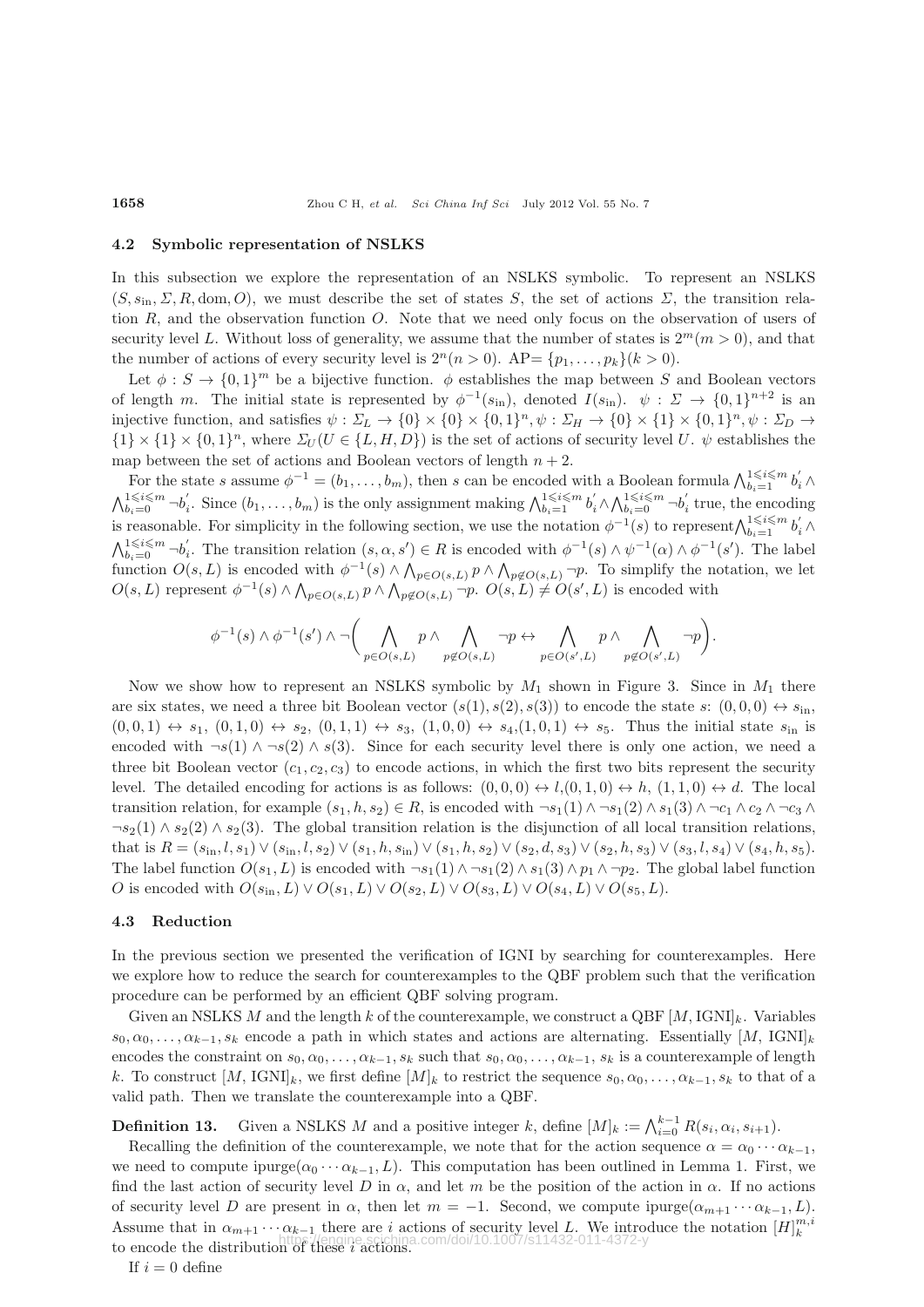Zhou C H, *et al. Sci China Inf Sci* July 2012 Vol. 55 No. 7 **1659**

 $[H]_k^{m,0} := (\text{dom}(\alpha_m) = D) \wedge \bigwedge_{j=m+1}^{k-1} (\text{dom}(\alpha_j) = H).$ If  $i > 0$  define  $[H]_k^{m,i} := (\text{dom}(\alpha_m) = D) \wedge (m < l_1 < k) \wedge (l_{i+1} = k) \wedge \bigwedge_{j=1}^{i} (l_j < l_{j+1}) \wedge \bigwedge_{j=1}^{i} (\text{dom}(\alpha_{l_j})) =$  $L) \wedge \bigwedge_{m < j \leq k-1}^{j \notin \{l_1, ..., l_i\}} (\text{dom}(\alpha_j) = H).$ 

If  $m = -1$ , then the truth of  $(\text{dom}(\alpha_m) = D)$  is set to True. Let  $[M]_L^{m,i}$  encode the dynamic behavior produced by implementing the action sequence ipurge $(\alpha_0 \cdots \alpha_{k-1}, L)$ .

If  $i = 0$  define

 $[M]_L^{m,0} := I(s'_0) \wedge \bigwedge_{h=0}^m R(s'_h, \alpha_h, s'_{h+1}).$ If  $i > 0$  define

 $[M]_L^{m,i} := I(s'_0) \wedge \bigwedge_{h=0}^m R(s'_h, \alpha_h, s'_{h+1}) \wedge (s'_{l_1} = s'_{m+1}) \wedge \bigwedge_{j=1}^i R(s'_{l_j}, \alpha_{l_j}, s'_{l_{j+1}}).$ 

By combining all above components, we obtain the encoding of the counterexample of length  $k$  as follows:

**Definition 14.** Let M be an NSLKS, and k be a positive integer. Define  $[M,\text{IGNI}]_k := \exists s_0, \alpha_0, \ldots, \alpha_{k-1}$ ,  $s_k \ \exists m((-1 \leqslant m < k-1) \land I(s_0) \land [M]_k \land (\forall s'_0, \ldots, s'_{m+1}([H]_k^{m,0} \land [M]_L^{m,0} \to O(s_k, L) \neq O(s'_{m+1}, L)) \lor$  $\bigvee_{i=1}^{k-1} \forall s'_0, \ldots, s'_{m+1}, s'_{l_1}, \ldots, s'_{l_{i+1}}([H]_k^{m,i} \wedge [M]_L^{m,i} \to O(s_k, L) \neq O(s'_{l_{i+1}}, L)))).$ 

Let  $\|[M, \text{ IGNI}]_k\|$  denote the size of the formula  $[M, \text{ IGNI}]_k$ . Clearly,  $\|[M, \text{ IGNI}]_k\|$  is polynomial on the length k.

**Theorem 3.** Let M be an NSLKS, and k be a positive integer.  $[M, \text{ IGNI}]_k$  is satisfiable if and only if there exists a counterexample of length  $k$  in  $M$ .

*Proof.* Assume that  $\sigma = \alpha_0 \cdots \alpha_{k-1}$  is the counterexample of length k in M, m is the position of the last action of security level D in  $\alpha$ . Without loss of generality assume  $m \geqslant 0$ . By the definition of the counterexample, there exists  $s \in s_{\text{in}} \bullet \sigma$  such that for any  $s' \in s_{\text{in}} \bullet$  ipurge $(\sigma, L)$ ,  $O(s, L) \neq O(s', L)$ . Let  $s_0, \alpha_0, \ldots, \alpha_{k-1}, s_k$  represent a path produced by implementing  $\sigma$  such that  $s_0 = s_{\text{in}}, s = s_k$ . Then the truth of  $(-1 \leq m < k - 1) \wedge I(s_0) \wedge [M]_k$  is True. Assume there exist i actions of security level L in  $\alpha_{m+1} \cdots \alpha_{k-1}$ , and that  $\alpha_{l_1} \cdots \alpha_{l_i} (m+1 \leq l_1 < \cdots < l_i \leq k-1)$  is the distribution of the actions. Then by definition of  $[H]_k^{m,i}$  and  $[M]_L^{m,i}$ ,  $\alpha_{l_1} \cdots \alpha_{l_i}$  makes  $[H]_k^{m,i}$  true, and  $\alpha_0 \cdots \alpha_m \alpha_{l_1} \cdots \alpha_{l_i}$  makes  $[M]_L^{m,i}$ <br>true. Since  $s_{l_{i+1}} \in s_{\text{in}} \bullet$  ipurge $(\sigma, L)$ ,  $O(s_k, L) \neq O(s'_{l_{i+1}}, L)$  is true. Hen [ $M$ , IGNI]<sub>k</sub> is satisfiable.

Assume that  $s_0, \alpha_0, \ldots, \alpha_{k-1}, s_k$  is a sequence making  $[M, \text{ IGNI}]_k$  satisfiable. Since  $[M, \text{ IGNI}]_k$  is satisfiable,  $(-1 \leq m \leq k - 1) \wedge I(s_0) \wedge [M]_k$  is true, and  $s_0, \alpha_0 \cdots \alpha_{k-1}, s_k$  is a path starting from the initial state. Without loss of generality assume  $m \geqslant 0$ , that there exist i actions of security level L in  $\alpha_{m+1} \cdots \alpha_{k-1}$ , with distribution of actions  $\alpha_{l_1} \ldots \alpha_{l_i} (m+1 \leq l_1 \leq \ldots \leq l_i \leq k-1)$ . Since  $\forall s'_0, \ldots, s'_{m+1}, s'_{l_1}, \ldots, s'_{l_{i+1}}([H]_k^{m,i} \wedge [M]_L^{m,i} \to O(s_k, L) \neq O(s'_{l_{i+1}}, L)$  is satisfiable, for any  $s' \in s_{\text{in}}$ ipurge( $\sigma$ , L),  $O(s, L) \neq O(s', L)$ . By the definition of counterexample, we have that  $\alpha_0 \cdots \alpha_{k-1}$  is a counterexample of length k.

Theorem 3 shows that we can search for counterexamples with the help of QBF solvers. Hence, in Algorithm 1 we can use a QBF solver instead of directly searching for counterexamples. Now we consider how the computation of the recurrence diameter may be reduced to QBF. The following encoding follows directly from the definition of the recurrence diameter.

**Definition 15.** loopfree $(s_0^{D^2}, \alpha_0, \ldots, \alpha_{k-1}, s_k^{D^2}) := \bigwedge_{i=0}^{k-1} R^2(s_i^{D^2}, \alpha_i, s_{i+1}^{D^2}) \wedge \bigwedge_{0 \leq i < j \leq k} (s_i^{D^2} \neq s_j^{D^2}).$ For the integer k, if loopfree $(s_0^{D^2}, \alpha_0, \ldots, \alpha_{k-1}, s_k^{D^2})$  is satisfiable, then  $k \leq \text{rd}(M^{D^2})$ . Below is the

QBF-based verification procedure of IGNI:

**Algorithm 2** QBF-based verification of IGNI.

{

```
While \text{loopfree}(s_0^{D^2}, \alpha_0, \ldots, \alpha_{k-1}, s_k^{D^2}) is satisfiable do
       {
       if [M, \text{ IGNI}]_k or [M, \text{ IGNI}]_{2k} is satisfiable, then return "False"
       else, let k = k + 1<sup>https://engine.scichina.com/doi/10.1007/s11432-011-4372-y</sup>
       }
```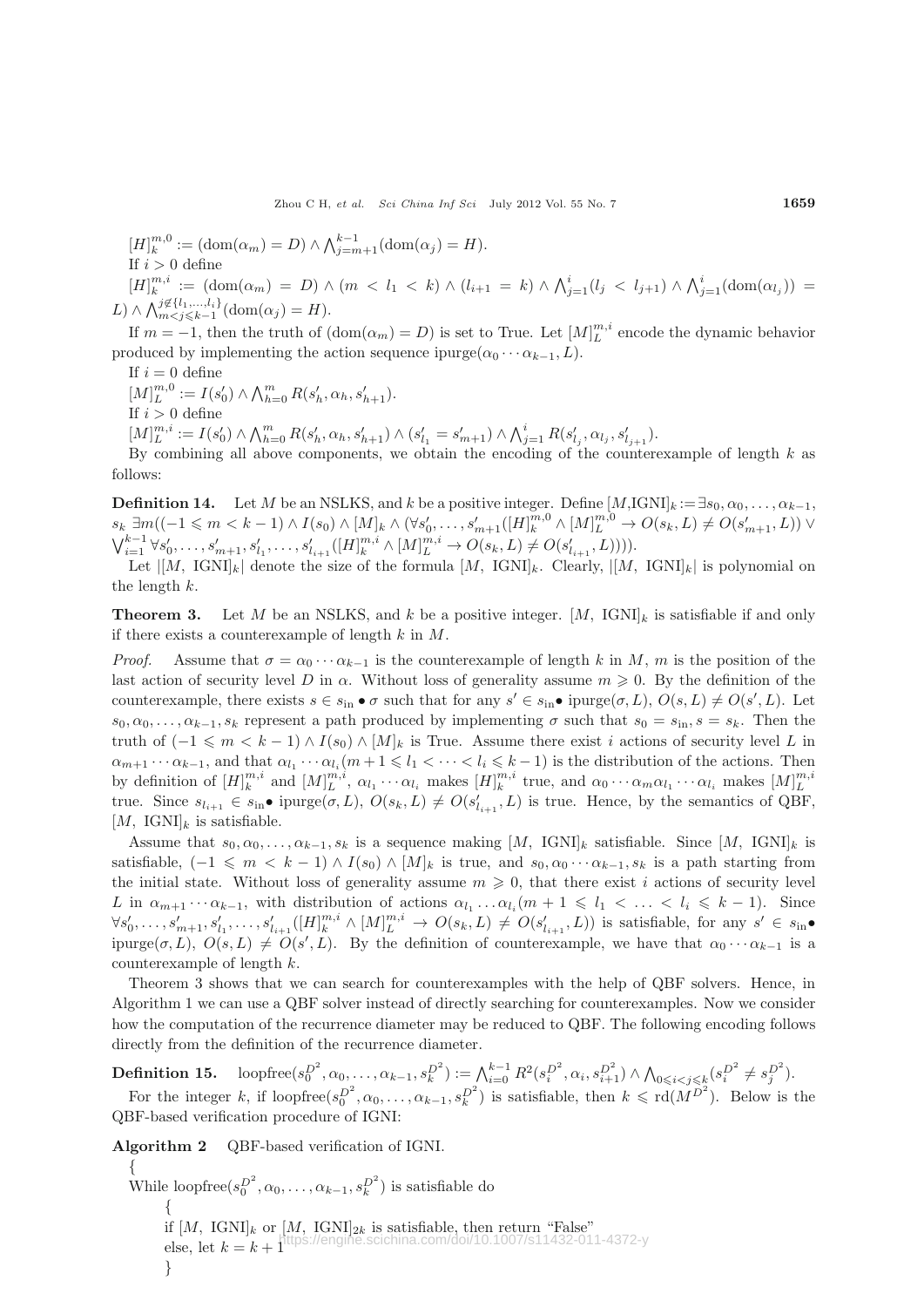**1660** Zhou C H, *et al. Sci China Inf Sci* July 2012 Vol. 55 No. 7

return "True" }

#### **4.4 A case study**

We now present the construction of the QBF  $[M_1, \text{ IGNI}]_k$  from the example  $M_1$  shown in Figure 3. In subsection 4.3 we discussed how to construct  $[M_1, \text{ IGNI}]_k$ . We proceed to construct  $[M_1, \text{ IGNI}]_2$  in the same way.

Let m be the position of the last action of security level D in  $\alpha$ . First define  $[M_1]_2 = \bigwedge_{i=0}^1 R(s_i, \alpha_i, s_{i+1})$ to restrict  $s_0, \alpha_0, s_1, \alpha_1, s_2$  to be a path in  $M_1$ . Now we consider the computation of ipurge( $\alpha_0 \alpha_1, L$ ). There exist several cases:

(1)  $m = -1$ , i.e. there are no actions of security level D. Depending on number of actions of security level  $L$ , two cases exist:

•  $i = 0$ , i.e. there are no actions of security level L. Then  $[H]_2^{-1,0} = \bigwedge_{j=0}^1 (\neg \alpha_j(1) \wedge \alpha_j(2));$ 

•  $i = 1$ , i.e. there is one action of security level L. Then  $[H]_2^{-1,1} = (-1 \lt l_1 \lt 2) \wedge (l_2 = 2) \wedge (\neg \alpha_{l_1}(1) \wedge$ *l*1}

 $\neg \alpha_{l_1}(2) \wedge \bigwedge^{j \notin \{n\}}$ Λ  $\bigwedge_{0\leq j\leqslant 1}(\neg\alpha_j(1)\wedge\alpha_j(2)).$ 

(2)  $m = 0$ , i.e.  $\alpha_0$  is the action of security level D. Depending on number of actions of security level L, again two cases exist:

•  $i = 0$ , i.e. there are no actions of security L. Then  $[H]_2^{0,0} = \alpha_0(1) \wedge \alpha_0(2) \wedge \neg \alpha_1[1] \wedge \alpha_1(2);$ 

•  $i = 1$ , i.e. there is one action of security level L. Then ipurge $(\alpha_0 \cdots \alpha_{k-1}, L) = \alpha_0 \cdots \alpha_{k-1}$ , i.e.  $\alpha_0 \cdots \alpha_{k-1}$  is not a counterexample.

(3)  $m = 1$ , i.e.  $\alpha_1$  is the action of security level D. Then ipurge $(\alpha_0 \cdots \alpha_{k-1}, L) = \alpha_0 \cdots \alpha_{k-1}$ , i.e.  $\alpha_0 \cdots \alpha_{k-1}$  is not a counterexample.

Now we let  $[M]_L^{m,i}$  encode the dynamic behavior produced by implementing the action sequence ipurge $(\alpha_0 \cdots \alpha_{k-1}, L)$ . There exist two cases:

(1)  $m = -1$ , depending on number of actions of security L, there exist two sub-cases:

•  $i = 0$ , i.e. there are no actions of security level L. Then  $[M]_{L}^{-1,0} := I(s'_0);$ 

•  $i = 1$ , i.e. there is one action of security level L. Then  $[M]_L^{-1,1} := (s_0 = s'_{l_1}) \wedge R(s'_{l_1}, \alpha_{l_1}, s'_{l_2}).$ 

(2)  $m = 0$ , i.e.  $\alpha_0$  is the action of security level D. According to the number of actions of security L, there again exist two sub-cases:

•  $i = 0$ , i.e. there are no actions of security level L. Then  $[M]_L^{0,0} := I(s'_0) \wedge R(s'_0, \alpha_0, s'_1)$ ;

•  $i = 1$ , i.e. there is one action of security level L. Since ipurge $(\alpha_0 \cdots \alpha_{k-1}, L) = \alpha_0 \cdots \alpha_{k-1}$ , we do not compute the encoding.

The final QBF is  $[M, \text{ IGNI}]_2 = \exists s_0, \alpha_0, s_1, \alpha_1, s_2 \exists m ((-1 \leq m < 1) \wedge I(s_0) \wedge [M]_2 \wedge (\forall s'_0, \dots, s'_{m+1}([H]_2^{m,0}) \wedge [M]_2)$  $\wedge [M]_{L}^{m,0} \to O(s_k, L) \neq O(s'_{m+1}, L)) \vee \forall s'_0, \ldots, s'_{m+1}, s'_{l_1}, s'_{l_2}([H]_{k}^{m,1} \wedge [M]_{L}^{m,1} \to O(s_k, L) \neq O(s'_{l_2}, L)))).$ With the help of the QBF solver Quantor  $[14]$ ,  $[M, \text{IGNI}]_2$  is found to be not satisfiable. Hence there are no counterexamples of length 2 in  $M_1$ .

#### **5 Combining window induction**

In Algorithms 1 and 2, provided the system M satisfies IGNI, the verification procedure must repeat search for counterexamples an inefficient  $2 \times \text{rd}(M^2) + 1$  times In this section we explore, under the condition that M satisfies IGNI, how to terminate the procedure early with the help of window induction.

Let M be an NSLKS,  $M^D$  be the deterministic construction on M, and  $M^{D^2}$  be the double construction on  $M^D$ . By Lemma 2, M does not satisfy IGNI, if and only if there exist  $(s^D, s^D)$  and  $(r^D, t^D)$  such that  $(s^D, s^D)$  is D reachable from  $(s_{\text{in}}^D, s_{\text{in}}^D)$ ,  $(r^D, t^D)$  is  $(H, L)$  reachable from  $(s^D, s^D)$ , and if, in addition, there exists  $s \in r^D$ , such that for any  $t \in t^D$ , $O(s, L) \neq O(t, L)$ . In other words, M satisfies IGNI, if and only if for any  $(s^D, s^D)$  and  $(r^D, t^D)$ , if  $(s^D, s^D)$  is D reachable from  $(s^D_{in}, s^D_{in})$ , and  $(r^D, t^D)$  is  $(H, L)$ reachable from  $(s^D, s^D)$ , then for any  $s \in r^D$ , there exists  $t \in t^D$  such that  $O(s, L) = O(t, L)$ . For convenience of expression, let  $s^{D^2}[i]$  denote the *i*th element in  $s^{D^2}$ .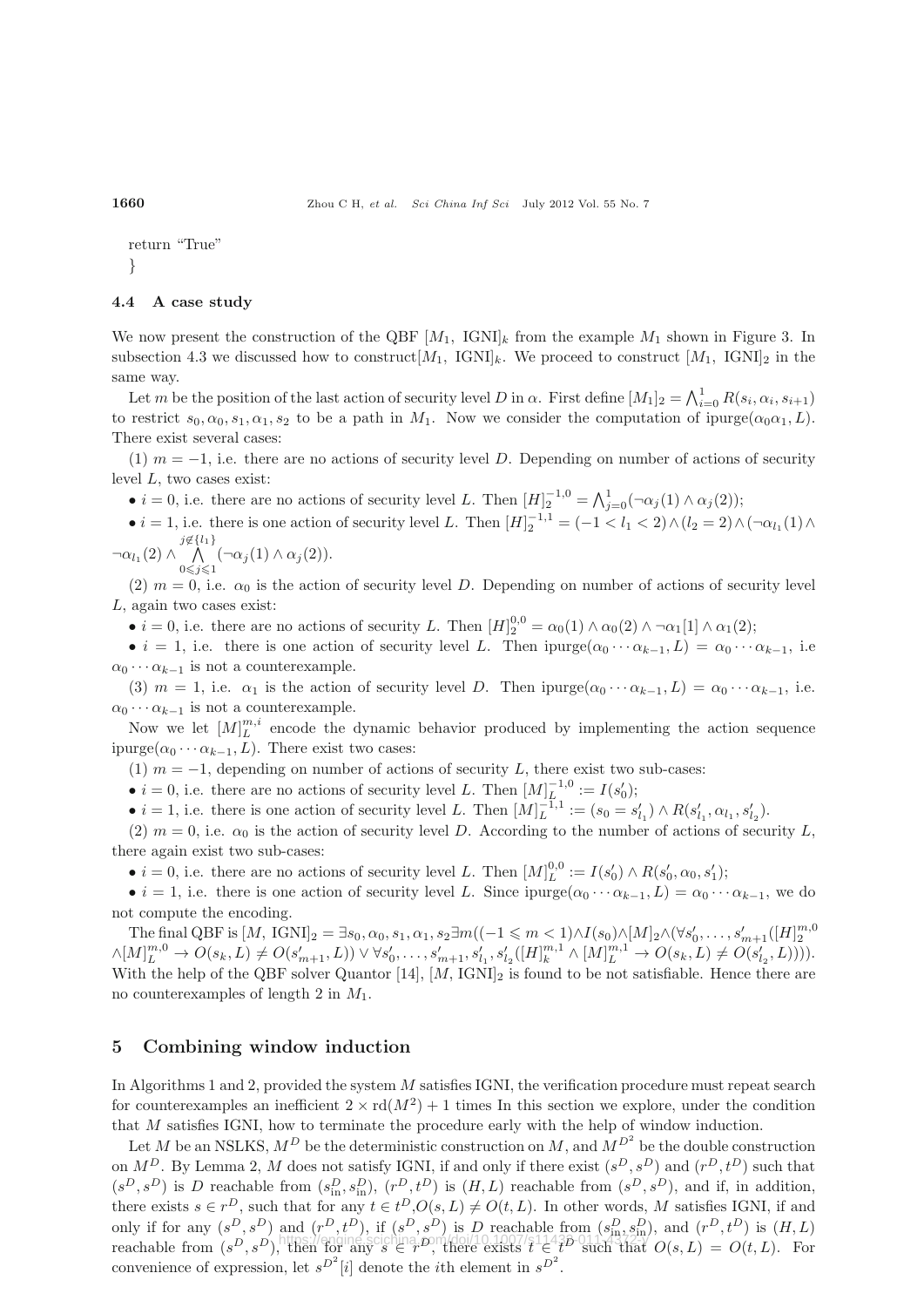The classic induction proof consists of two sub-goals:

• For  $s_0^{D^2}$ , if  $I(s_0^{D^2})$  also holds, then for each state s in  $s_0^{D^2}[1]$ , there exists  $s' \in s_0^{D^2}[2]$  such that  $O(s, L) = O(s', L)$ . This sub-goal can be encoded with QBF as follows:  $\forall s_0^{D^2}(I(s_0^{D^2}) \rightarrow \forall s \in s_0^{D^2}[1] \exists s' \in \mathbb{R}$  $s_0^{D^2}[2](O(s,L) = o(s',L))$ ;

• For the path  $s_0^{D^2}$ ,  $\alpha_0$ ,  $s_1^{D^2}$ , if for each state s in  $s_0^{D^2}[1]$  there exists  $s' \in s_0^{D^2}[2]$  such that  $O(s, L)$  $O(s', L)$ , then for each state  $s_1$  in  $s_1^{D^2}[1]$ , there exists  $s'_1 \in s_1^{D^2}[2]$  such that  $O(s_1, L) = O(s'_1, L)$ . This  $\text{sub-goal can be encoded with QBF as follows: } \forall s_0^{D^2} \forall \alpha_0 \forall s_1^{D^2} (R^{D^2}(s_0^{D^2}, \alpha_0) = s_1^{D^2} \land \forall s \in s_0^{D^2}[1] \exists s' \in \mathbb{R}$  $s_0^{D^2}[2](O(s,L) = O(s',L))) \rightarrow \forall s_1 \in s_1^{D^2}[1] \exists s_1' \in s_1^{D^2}[2](O(s_1,L) = O(s_1',L))).$ 

Consider a system  $M_2$  comprising two independent components  $A$  and  $B$ , where  $A$  satisfies IGNI and B does not satisfy IGNI. The initial state of  $A$  is the initial state of  $M_2$ , and there exists a counterexample of length 1 in B. Since the initial state of A is also the initial state of  $M_2$ ,  $M_2$  also satisfies IGNI. However the classic induction proof becomes ineffective since it attempts to prove that  $B$  satisfies IGNI. The scope of the classic induction proof is therefore restricted.

Window induction, currently widely used in the verification of hardware, improves the classic induction proof by changing the induction depth. Formally for IGNI, window induction of length  $k$  consists of two sub-goals:

• For the path  $s_0^{D^2}, \alpha_0, \ldots, \alpha_{k-1}, s_k^{D^2}$ , if  $I(s_0^{D^2})$  also holds, then for each state s in  $s_i^{D^2}[1](0 \leq i \leq k)$ , there exists  $s' \in s_i^{D^2}[\mathcal{Z}]$  such that  $O(s, L) = O(s', L);$ 

• For the path  $s_0^{D^2}, \alpha_0, \ldots, \alpha_k, s_{k+1}^{D^2}$ , if for each state  $s_i$  in  $s_i^{D^2}[1](0 \leq i \leq k)$  there exists  $s_i' \in s_i^{D^2}[2]$ such that  $O(s_i, L) = O(s'_i, L)$ , then for each state  $s_{k+1}$  in  $s_{k+1}^{D^2}[1]$  there exists  $s'_{k+1} \in s_{k+1}^{D^2}[2]$  such that  $O(s_{k+1}, L) = O(s'_{k+1}, L).$ 

The first sub-goal can be achieved by checking the satisfiability of  $[M, \text{ IGNI}]_k$ : if  $[M, \text{ IGNI}]_k$  is satisfiable then the first sub-goal holds. The second sub-goal can be achieved by checking the satisfiability of the following QBF  $[M, \text{ IGNI}]_k^{\text{in}}$ : if  $[M, \text{ IGNI}]_k^{\text{in}}$  $\frac{h}{k}$  is satisfiable then the second sub-goal holds.

By recalling the definition of  $[M]_k$ , we have  $[M^{D^2}]_k = \Lambda_{i=0}^{k-1} R^2(s_i^{D^2}, \alpha_i, s_{i+1}^{D^2})$ . We then define  $[M, \text{ IGNI}]_k^{\text{in}} := \forall s_0^{D^2} \alpha_0 \cdots \alpha_{k-1} s_k^{D^2} \alpha_k s_{k+1}^{D^2} (([M^{D^2}]_{k+1} \wedge \bigwedge_{i=0}^k (\forall s_i \in s_i^{D^2} [1] \exists s_i' \in s_i^{D^2} [2] (O(s_i, L)) =$  $O(s'_{i}, L)))$  →  $\forall s_{k+1} \in s_{k+1}^{D^{2}}[1] \exists s'_{k+1} \in s_{k+1}^{D^{2}}[2]$  $(O(s_{k+1}, L) = O(s'_{k+1}, L))$ .

**Algorithm 3** Verify IGNI based on the search for counterexamples and window induction.

```
{
k = 1While loopfree(s_0^{D^2}, \alpha_0, \ldots, \alpha_{k-1}, s_k^{D^2}) is satisfiable do
        {
       if [M, \text{IGNI}]_k or [M, \text{IGNI}]_{2k} is satisfiable, return "False"
        if [M, \text{ IGNI}]_k^{\text{in}} or [M, \text{ IGNI}]_{2k}^{\text{in}} is satisfiable, return "True"
       let k = k + 1}
return "True"
}
```
#### **6 Experimental results**

In this section we analyze how the symbolic verification procedure depends on the number of actions in counterexamples and the size of models. We also compare Algorithm 1 and Algorithm 2 in terms of computer run-time.

We use the dining philosophers' problem as our benchmark. Philosophers are divided into three sets: users of security level H, users of security level D, and users of security level L. The security policy  $\gg$ is defined as  $\gg = \{(H, H), (H, D), (D, D), (D, L), (D, H), (L, L), (L, D), (L, H)\}.$  Assign to a randomlyselected philosopher the security level  $H$ , to a second randomly-selected philosopher the security level  $L$ , and assign security level L to other philosophers. The philosopher of security level H and the philosopher  $\overline{A}$ of security level L cannot sit adjacent. For such an assigning the benchmark satisfies IGNI.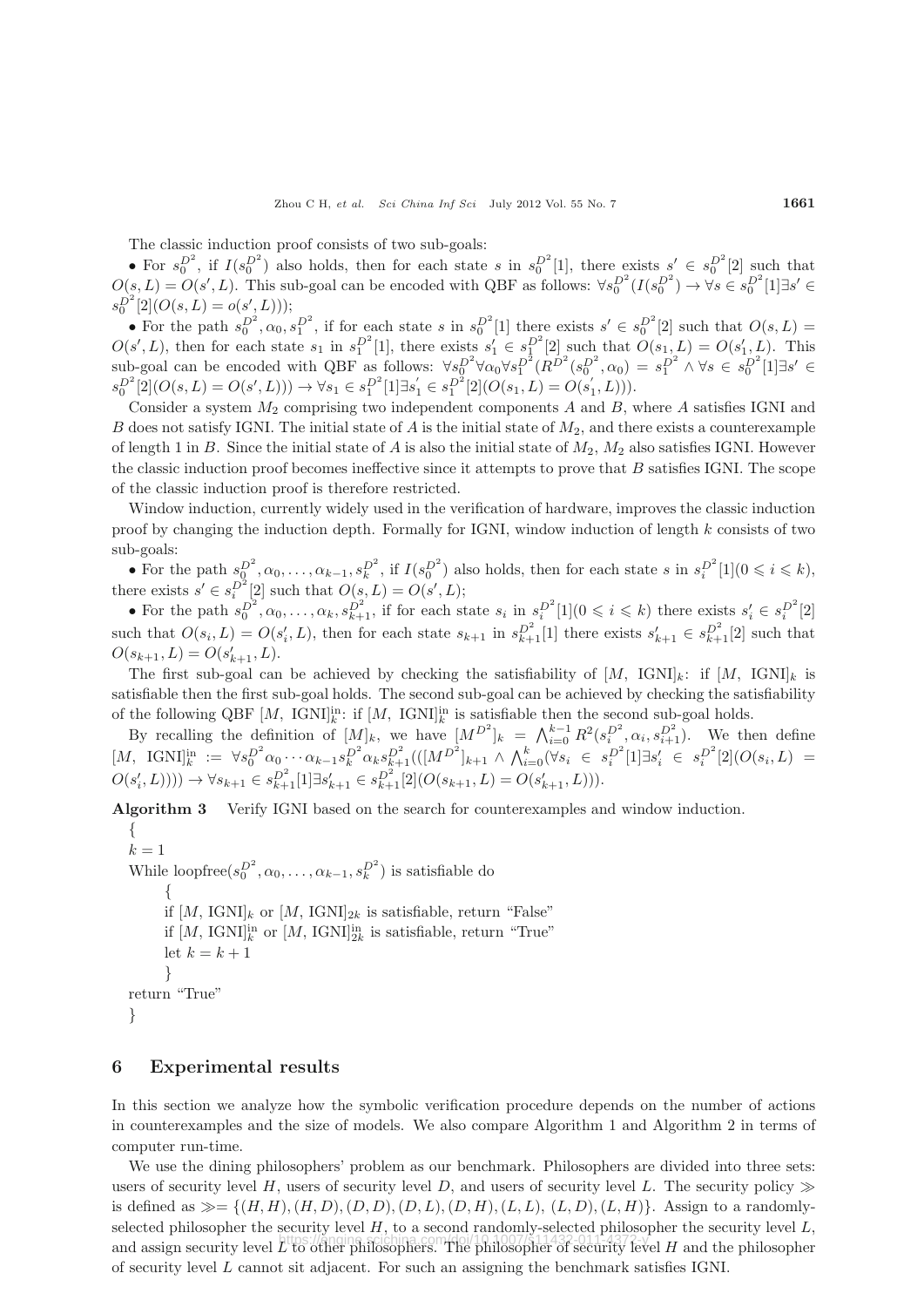| Problem | S   |    | $k=3$   |     |       | $k=5$ |     |       |
|---------|-----|----|---------|-----|-------|-------|-----|-------|
|         |     |    | $T_{1}$ |     | $T_2$ | Tı    |     | $T_2$ |
| DP(4)   | ∽   | 8  | 0.32    | 69  | 0.65  | 0.95  | 102 | 1.13  |
| DP(6)   | 18  | 12 | 1.11    | 100 | 1.78  | 7.14  | 160 | 5.06  |
| DP(8)   | 47  | 16 | 4.94    | 121 | 3.46  | 19.73 | 197 | 12.99 |
| DP(10)  | 123 | 20 | 11.57   | 159 | 7.01  | 24.03 | 253 | 16.20 |

**Table 1** Experimental results

We have performed our experiments on a PC equipped with a Pentium 3.06 GHz processor, 512 M RAM, running under the virtual Windows XP operating system Red Hat 9.0. The QBF solver used is Quantor 3.0. The experimental results are shown in Table 1. In Table 1, Problem is the benchmark, S is number of reachable states, E is the number of actions, k is the length of counterexamples,  $T_1$ (in seconds) is the time consumed by Algorithm 1, V is the number of Boolean variables,  $T_2$ (in seconds) is the time consumed by Algorithm 2. Since the set of benchmarks is small, our conclusions are not comprehensive. However, from the experimental results we directly observe that

1. The verification procedure based on the search for counterexamples can find counterexamples quickly, but as the search depth increases the time consumed by both algorithms increases at a greater than linear rate. Hence the verification procedure is efficient for systems with short counterexamples.

2. With increasing of system size, Algorithm 2 requires less time to complete than Algorithm 1.

#### **7 Application**

SEC VISTA is a B1-level security database management system developed by our research group. The system uses the Bell-LaPadula multi-level security model, and has realized some important security features such as the autonomy and mandatory access control, authentication, events auditing, and backup and recovery of data. Since in SEC VISTA two access control mechanisms are utilized, each operation of every user is legal. However the user of the higher security level can transfer information to the user of the lower security level by a series of legal operations, i.e. covert information flow occurs from the user of the higher security level to the user of the lower security level. To test the practicality and effectiveness of our algorithmic verification procedure, we use the algorithm to search for covert illegal information flow occurring in the file management component of SEC\_VISTA.

#### **7.1 Operations in the file management component**

In the database management system, the function managing files can perform several operations on the files. When the user submits a request related to the file, the security mechanism first checks the permission of the operation by the autonomy and mandatory access controls in the data dictionary, then calls the function managing files to implement these operations. All file management functions are shown in Table 2.

#### **7.2 Build the NSLKS for the file management component**

In this subsection we build an NSLKS for the file management component.

#### 7.2.1 *The set of states and the initial state*

Every file has many attributes. Since only the shared attributes can be used to transfer the covert information, we need only consider four shared attributes: "name", "filelocked", "filelocker", "len", here "name" is the name of the file, "filelocked" is flag of the file being locked, "filelocker" is the set of users which locked the file, "len" is the length of the file. The state is defined as a valuation for the four attributes. All valuations constitute the set of states. Since the range of each attribute is finite, the set of states. of states is finite. Let  $s_{\text{in}}$  be the initial state, where name= $\emptyset$ , filelocked=0, filelocker= $\emptyset$ , len=0.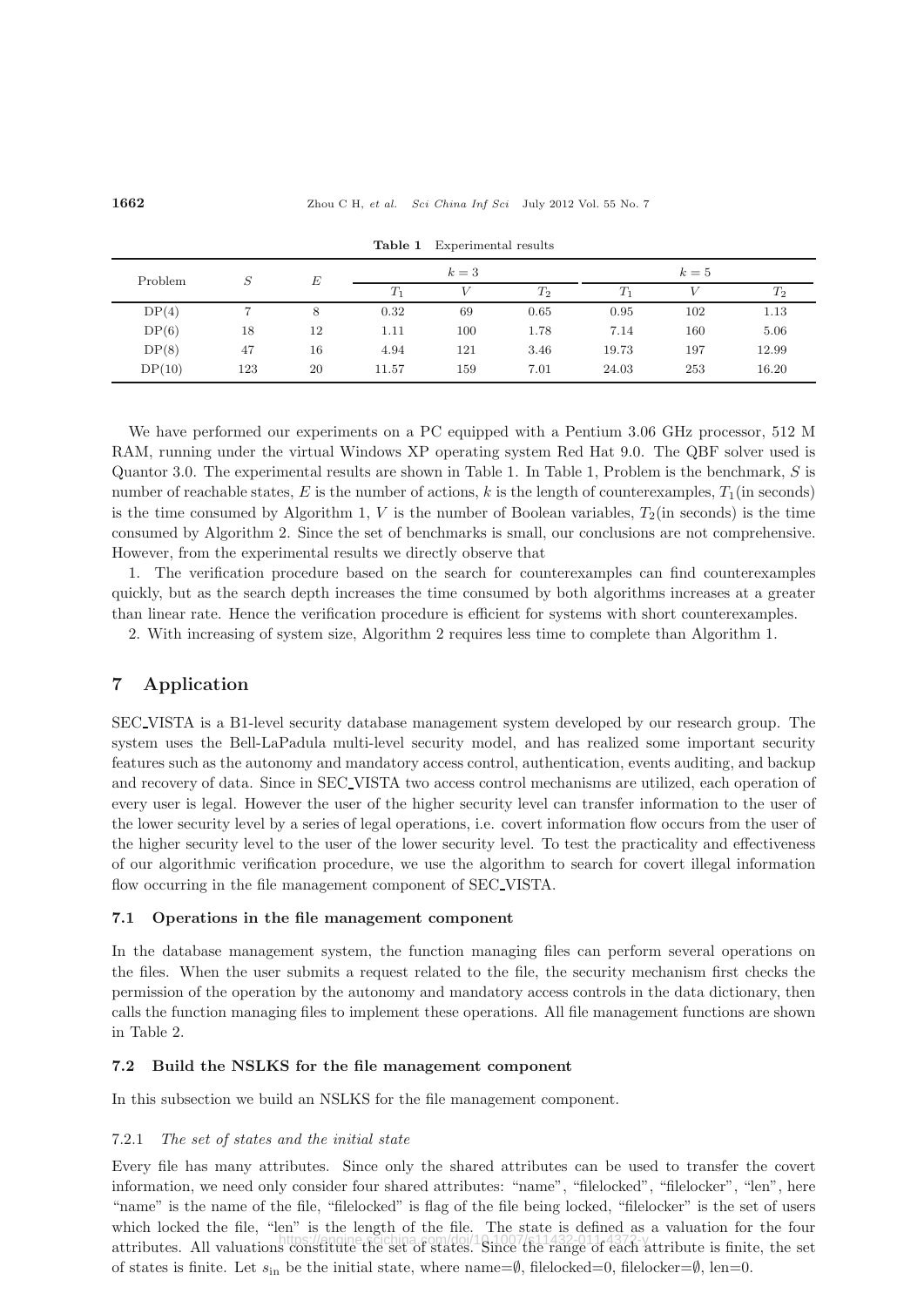| Table 2 |  |  | Functions for managing files |
|---------|--|--|------------------------------|
|---------|--|--|------------------------------|

| Function<br>Name                        | Features                                                                                                                                                                                                                                                                                                          |
|-----------------------------------------|-------------------------------------------------------------------------------------------------------------------------------------------------------------------------------------------------------------------------------------------------------------------------------------------------------------------|
| int file_create<br>(name, len)          | create the file: the caller provides two parameters: the file name, and the record length; if<br>the file is created successfully its security level is the security level of the caller; return 1,<br>otherwise return 0.                                                                                        |
| file_open<br>int<br>(fp, name)          | open the file: the caller provides the parameter: the file name; call the function file lock to<br>lock the file; if the file is locked successfully then open the file, assign fp the number of the file<br>, and assign to the security level of the caller the security level of the file, otherwise return 0. |
| int<br>file $lock(fp)$                  | lock the file: if the file is locked successfully then increase filelocked by 1, place the identifier<br>of the caller into the array filelocker and return 1, otherwise return 0.                                                                                                                                |
| int file unlock<br>(f <sub>p</sub> )    | unlock the file: if the file is unlocked successfully then decrease filelocked by 1, delete the<br>identifier of the caller from the array filelocker, and return 1, otherwise return 0.                                                                                                                          |
| file_close<br>int<br>(fp)               | close the file: the caller provides the file number fp; call the function file unlock to unlock<br>the file; if filelocker is a empty set, then close the file and return 1, otherwise return 0.                                                                                                                  |
| int file_delete<br>(name)               | delete the file: the caller provides the name of the file; if the filelocker is an empty set return<br>1, otherwise return 0.                                                                                                                                                                                     |
| int get record<br>(fp,<br>rcdno,<br>bf) | read the record from the file and put the record into the buffer: the caller provides the<br>number of the file fp, the record number RPTR redno, and the point of the buffer *bf; if read<br>successfully return 1, otherwise return 0.                                                                          |
| int put_record<br>(fp,<br>rcdno,<br>bf) | put the content in the buffer into the file: the caller provides the file number fp, the record<br>number RPTR redno, and the point of the buffer *bf; if successful return 1, otherwise return<br>$\theta$ .                                                                                                     |
| int<br>delete_record<br>(pp, rcdno)     | delete the record from the file: the caller provides the file number fp, the record number<br>RPTR rcdno; if file deleted successfully return 1, otherwise return 0.                                                                                                                                              |

**Table 3** The state transition relation created by implementing primitive operations

| Primitive Operation | Function                                                                                                                       |
|---------------------|--------------------------------------------------------------------------------------------------------------------------------|
| file_create         | "name" is assigned the name of the created file; "len" is assigned the length of the<br>file; other attributes are not changed |
| file_open           | increase "filelocked" by 1; place the identifier of the caller into "filelocker"; other<br>attributes are not changed          |
| file_lock           | increase "filelocked" by 1; place the identifier of the caller into "filelocker"; other<br>attributes are not changed          |
| file_unlock         | decrease "filelocked" by 1; delete the identifier of the caller from "filelocker"; other<br>attributes are not changed         |
| file_close          | decrease "filelocked" by 1; delete the identifier of the caller from "filelocker"; other<br>attributes are not changed         |
| file_delete         | "name" equals a empty set; "len" equals 0; "filelocked" equals 0; "filecker" equals $\emptyset$                                |
| get_record          | attributes are not changed                                                                                                     |
| put record          | attributes are not changed                                                                                                     |
| delete_record       | attributes are not changed                                                                                                     |

#### 7.2.2 *The set of actions and the set of security levels*

From the functions listed in Table 2, we encode the following primitive operations: file create, file open, file lock, file unlock, file close, file delete, get record, put record, delete record. We define these primitive operations as a set of actions. The security level of every action is decided by the caller. Each operation is assigned an index to show its security level, i.e. the security level of the caller. For example file creat*<sup>L</sup>* represents the security level L. of the user calling file create.

### 7.2.3 The state transition relation e.scichina.com/doi/10.1007/s11432-011-4372-y

The state transition relation created by implementing primitive operations is defined in Table 3.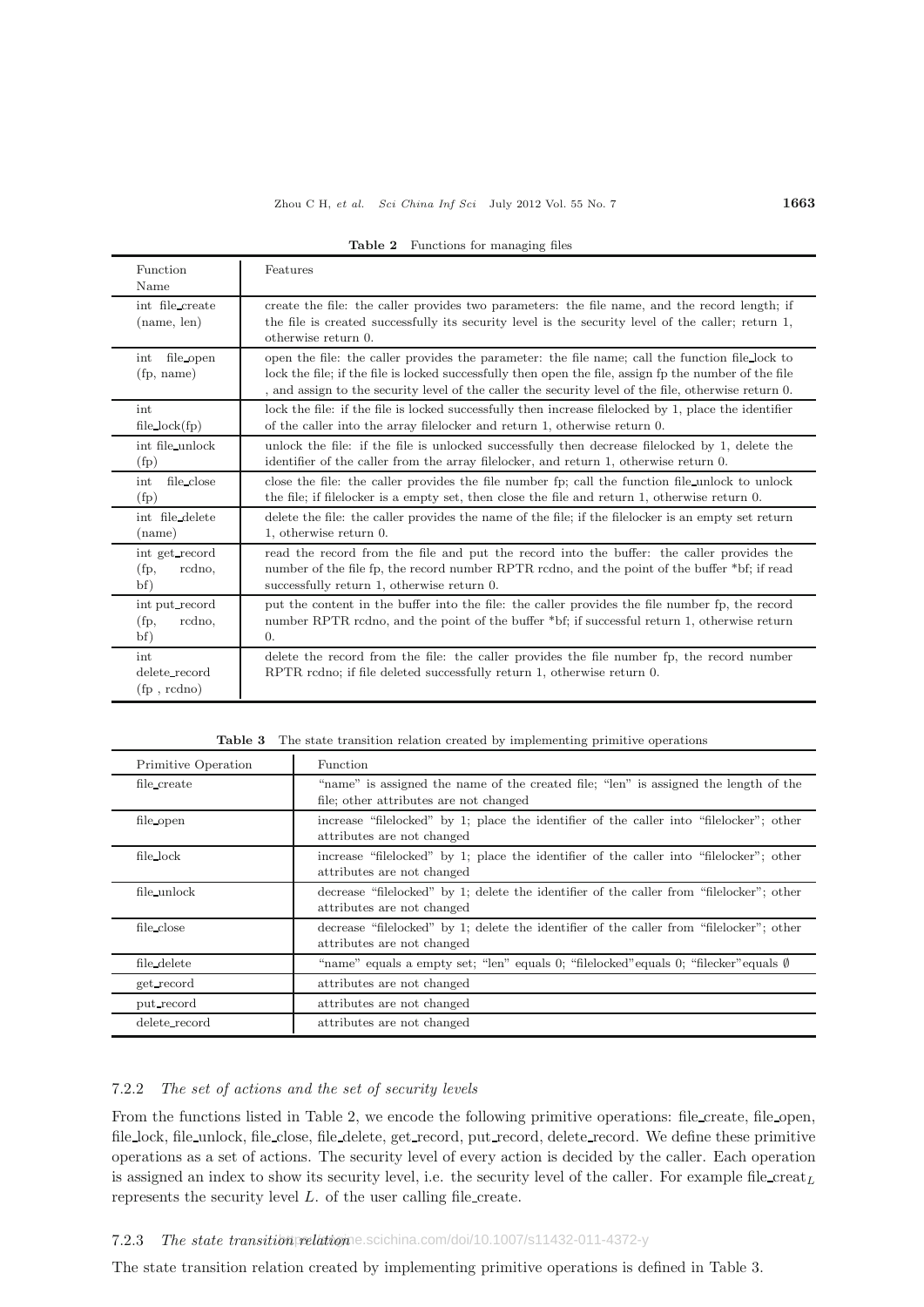#### 7.2.4 *The observation function*

We define the set of atomic propositions AP to be the characterization of the shared attributes. For example, define the proposition p as "file lock equals 1". Since "name", "filelocked", "filelocker", "len" are shared attributes, they are visible to users at higher and lower security levels.

#### **7.3 Search for illegal information flow**

For the above built NSLKS, we use Algorithm 3 to identify illegal information flow. For example, the higher-security user can perform two operations, put record and delete record, on the database system such that "filelocked" is increased or decreased by 1. The lower-security user can observe changes in the value of "filelocked" by performing the same two operations on the database system, enabling information to be translated in the agreed manner. We can identify one illegal information flow only by implementing Algorithm 3 a single time. We therefore impose a constraint on the path such that the identified legal information flow is not searched again.

To evaluate the practicality and effectiveness of the algorithmic verification procedure, we use the share resource method to identify illegal information flow in the file management component. Many potential illegal information flows are identified, some of which are false illegal information flows. Our algorithmic verification procedure avoids the search for false legal information flow. A second advantage of our procedure over the shared resource method is that the counterexample provides the scene producing the legal information flow.

#### **8 Conclusions**

In this paper we first extended generalized noninterference to IGNI such that intransitive information flow security policies such as the "channel-control" can be formulated. Based on the search for counterexamples and induction proof, we then proposed a sound and complete method for verifying IGNI. Furthermore, we reduced the search for counterexamples and induction proof to the QBF problem to enable use of a QBF solver in performing these tasks. This reduction improves the efficiency of the method, and decreases the space requirement. Finally, we illustrated use of the method in identifying illegal information flow, by applying the method to a B1-level security database management system developed by our research group.

Identification of the covert channel is a key problem in high security level systems. At present there are only manual methods by which to identify covert channels. Our method can be used to identify covert channels automatically by the following procedure: First, use the predicate abstraction [20] to obtain the finite state model from the system specification, then apply our method to check whether IGNI holds. If IGNI is not satisfied then covert channels exist.

Current QBF decision procedures are based on general purposes. In future extensions of the work presented here, we aim to develop an automatic tool to search for covert channels, and to design a more efficient QBF decision procedure by introducing the features of counterexamples.

#### **Acknowledgements**

This work was supported by National Natural Science Foundation of China (Grant Nos. 60773049, 61003288), PhD Programs Foundation of Ministry of Education of China (Grant No. 20093227110005), Natural Science Foundation of Jiangsu Province (Grant No. BK2010192), People with Ability Foundation of Jiangsu University (Grant No. 07JDG014), Fundamental Research Project of the Natural Science in Colleges of Jiangsu Province (Grant No. 08KJD520015).